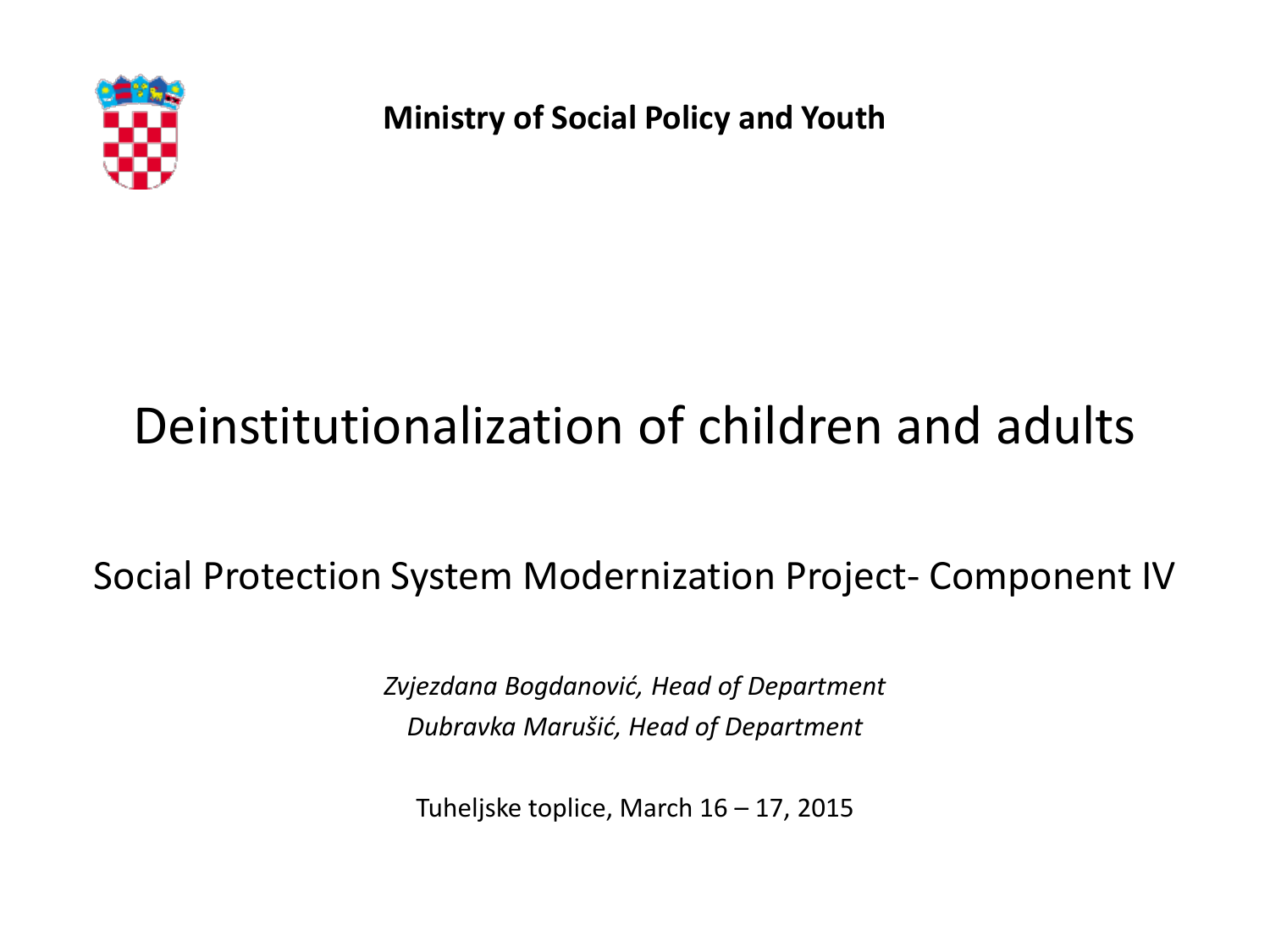# Transformation and deinstitutionalization - why?

- Respecting the human rights of children and persons with disabilities/the right to live in the community
- Including all beneficiary groups in the life of the community
- Improving the quality of their lives
- Active participation in community activities, whith contributes to their development, but also the development of the community itself
- Building a better-quality and more just system
- Ensuring better-quality services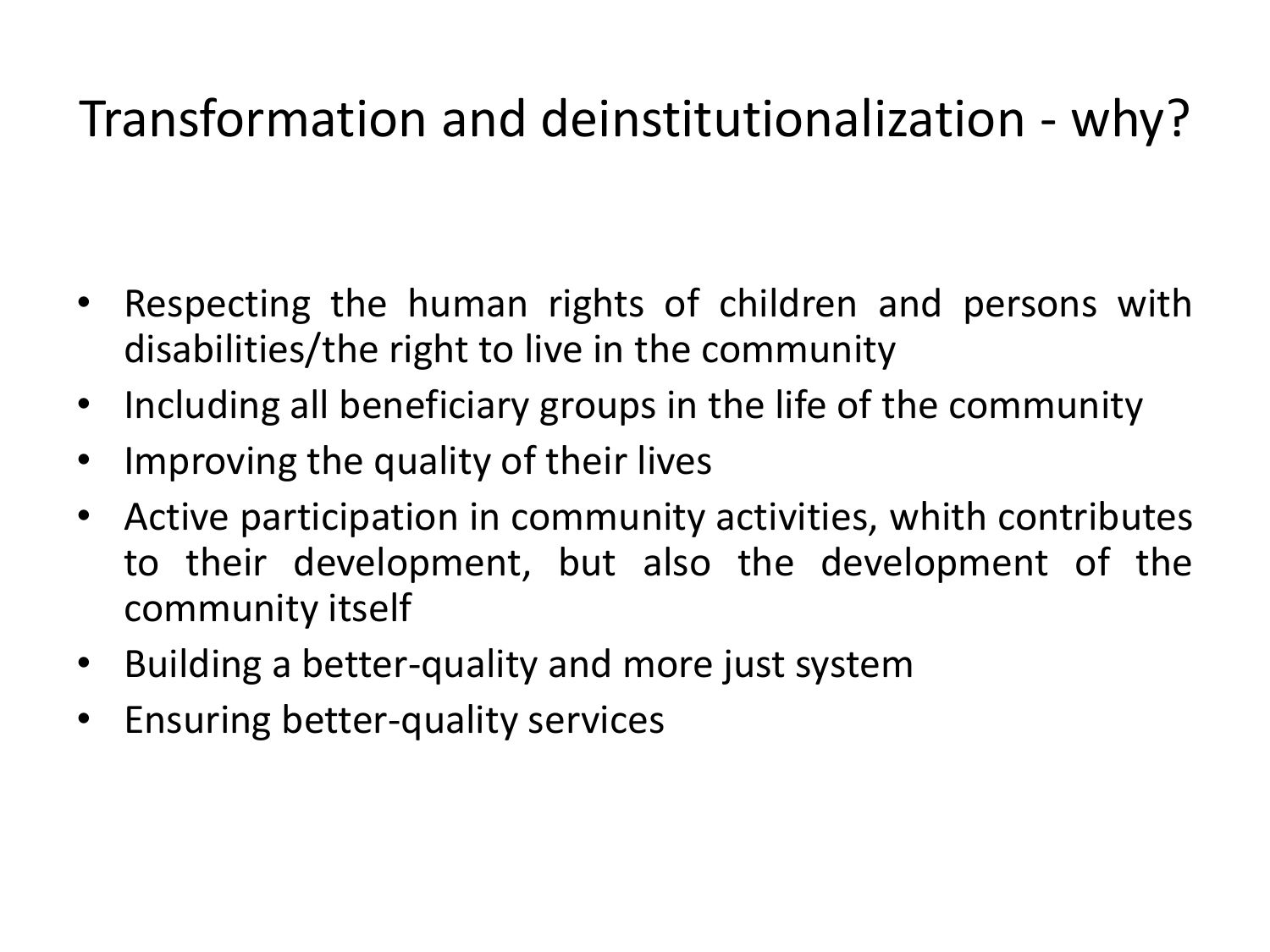## Grounds for adopting the **Operational Plan for Deinstitutionalization and Transformation** of social welfare homes and other legal entities providing social welfare services in Croatia for the period 2014 - 2016

#### **Modern international standards**

- Convention on the Rights of the Child
- Convention on the Rights of Persons with Disabilities

#### **National framework**

- Constitution of the Republic of Croatia
- Social Welfare Act
- **Family Act**

#### **Strategic documents**

- National Strategy for the Equalization of Opportunities for Persons with Disabilities for the period 2007-2015
- National Action Plan for the Rights and Interests of Children (Proposal for the Strategy for the Protection and Promotion of the Rights of Children Strategy for the period 2014 -2020 – under the adoption procedure)
- National Strategy for the Prevention of Behavioral Disorders
- Strategic Plan of the Ministry of Social Policy and Youth
- Strategy for the Development of the Social Welfare System in the RoC for the period 2011- 2016
- **Plan for Transformation and Deinstitutionalization of Social Welfare Homes and Other Legal Entities Providing Social Welfare Services in Croatia for the period 2011 -2016 (2018)**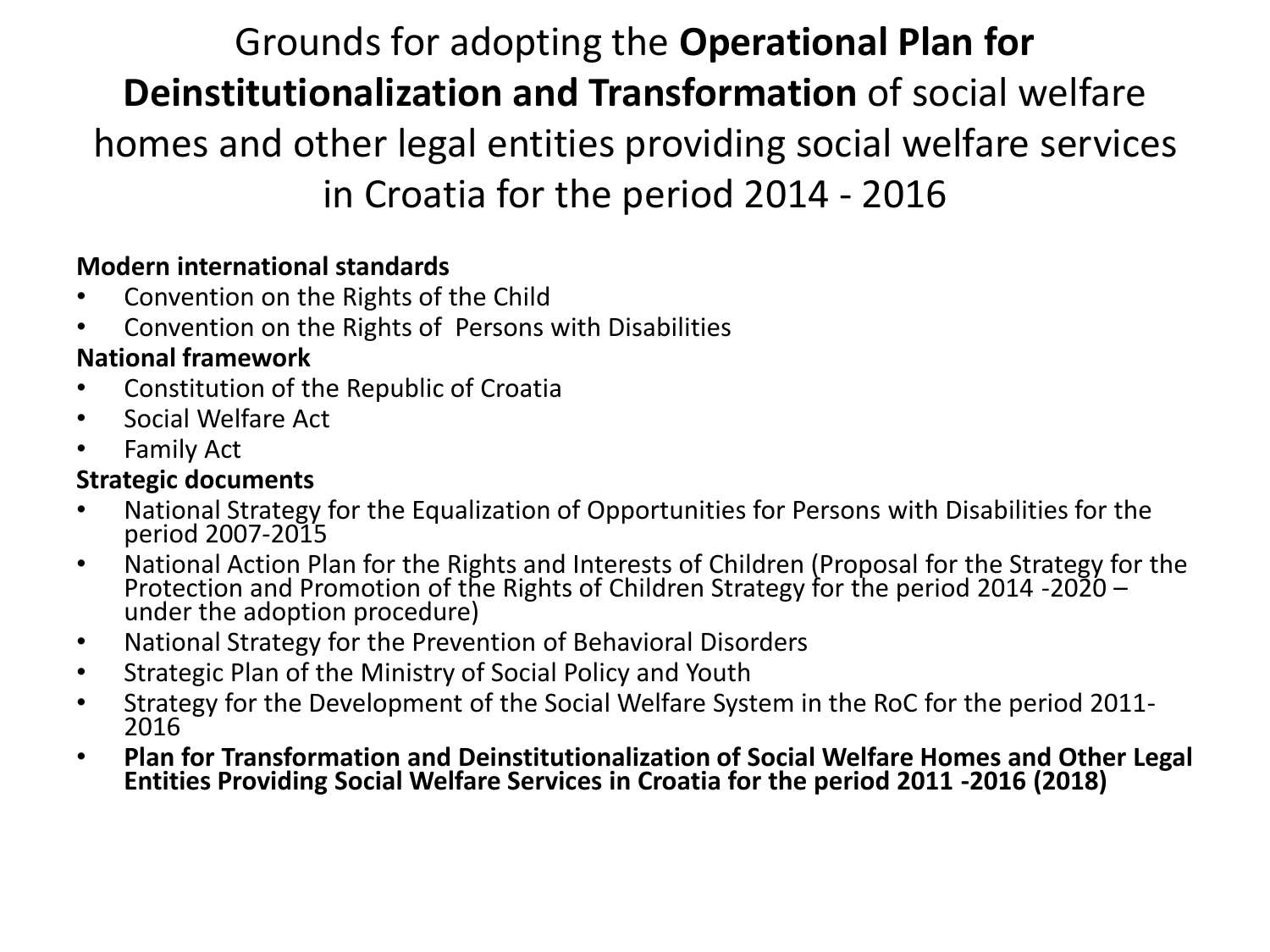The Plan for Transformation and Deinstitutionalization of Social Welfare Homes and Other Legal Entities Providing Social Welfare Services in Croatia for the period 2011-2016 (2018) provides for the following:

## **by 2016**

•to change the ratio of institutional and non-institutional care so as to have **20% of beneficiaries in institutional forms of care and 80% of beneficiaries** in non-institutional forms of accommodation for **children and youth without adequate parental care**

•to **deinstitutionalize 40% of children and youth with behavioral problems**, who are currently accommodated in homes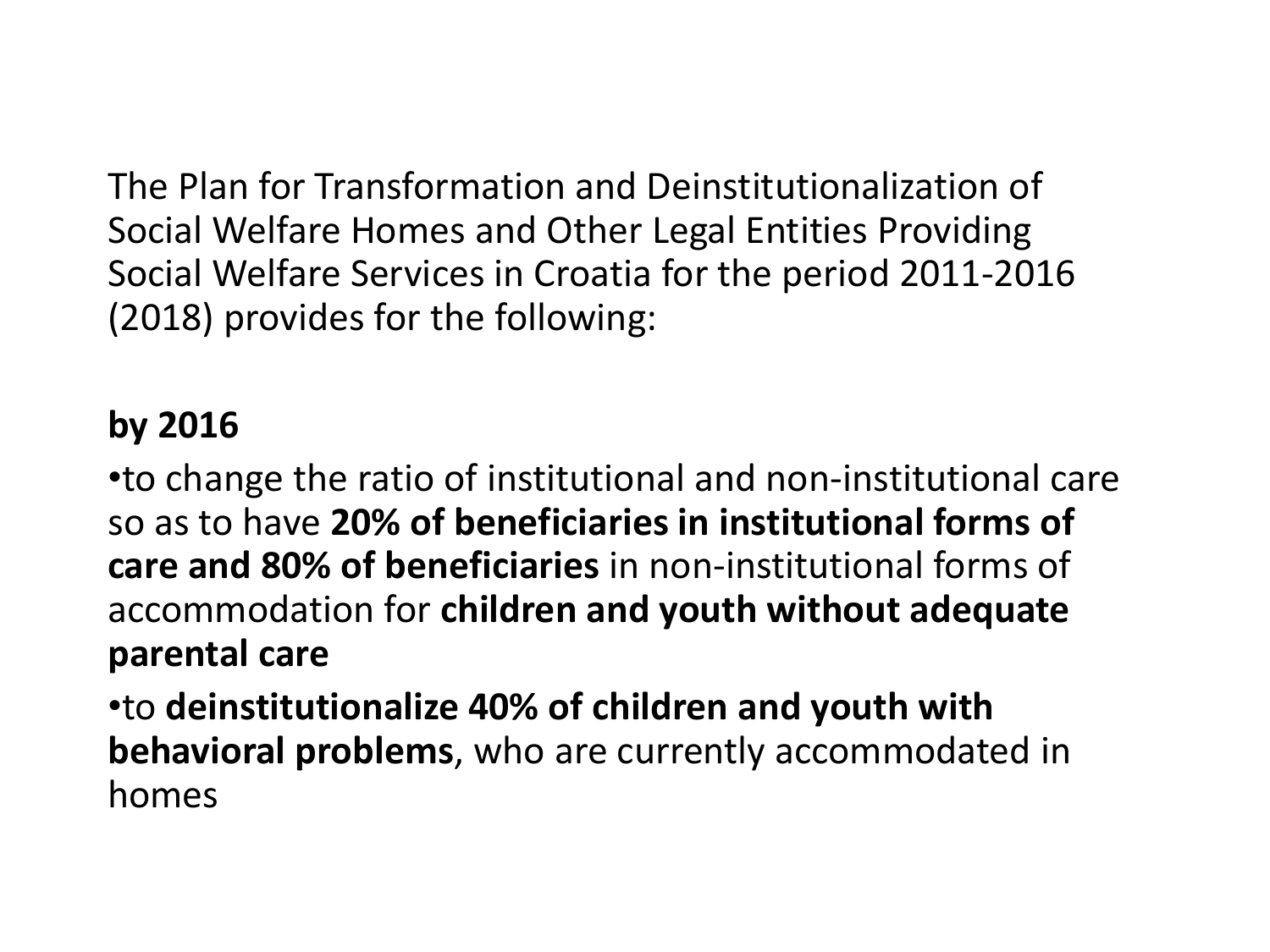- to reduce the total number of children with developmental difficulties placed in long-term or weekly accommodation basis **by 40%**
- to reduce the total number of adults with disabilities placed in long-term or weekly accommodation in homes and other legal entities providing social welfare services **by 30%**

### **by 2018**

- to reduce the number of beneficiaries using long-term accommodation in homes for **mentally ill adults by 20%**
- **to develop non-institutional forms of accommodation and noninstitutional services in proportion to reduction** in the total number of beneficiaries using long-term or weekly accommodation **for all beneficiary groups**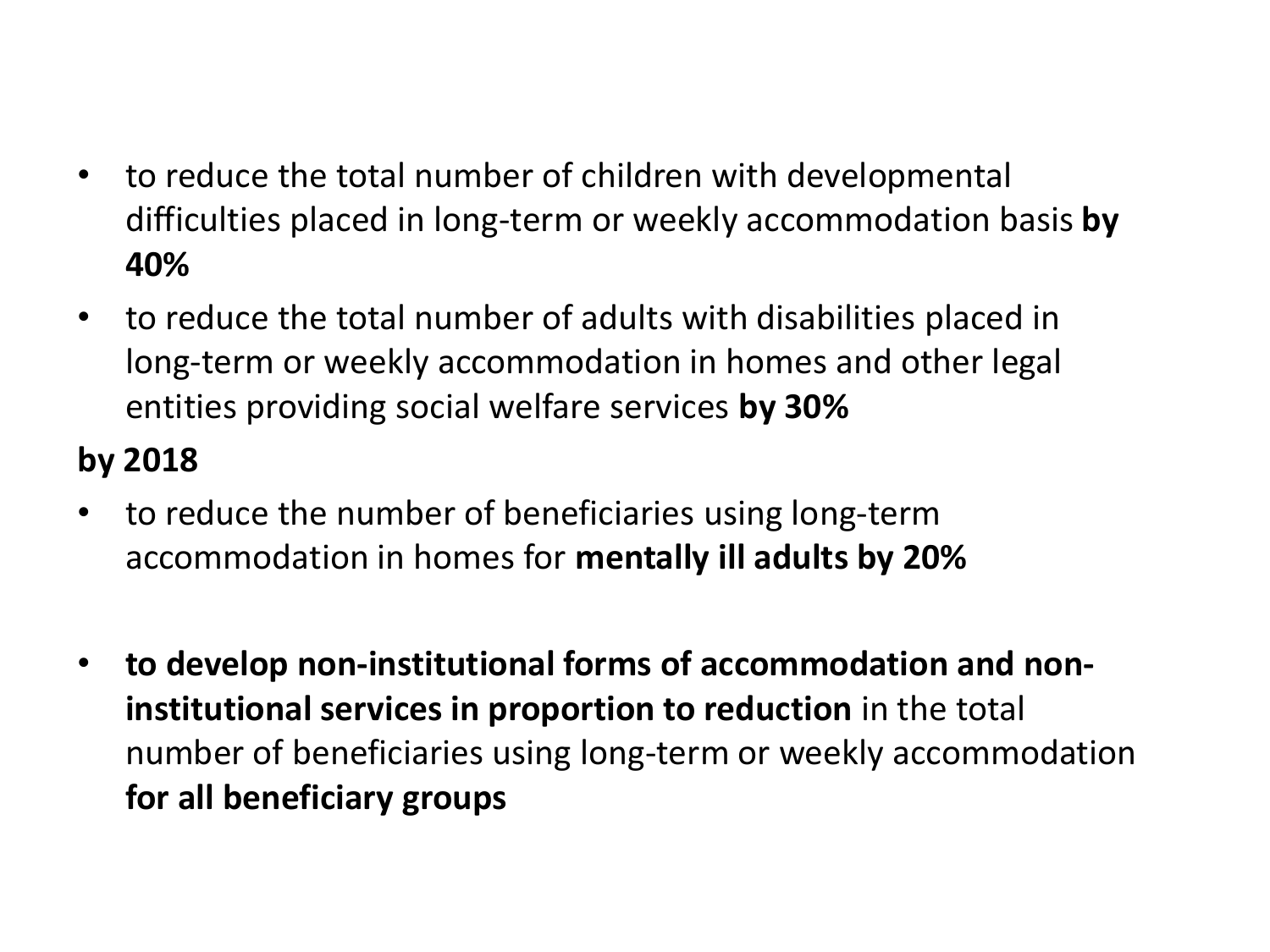## Present situation

#### *Children with developmental difficulties and adults with disabilities*

•In Croatia, there are **90** homes and other legal persons providing social welfare services without being established as homes, **which offer accommodation services** (44 state-run homes, 15 non-state homes and 8 other legal entities as well as 23 family homes)

•**6,757 beneficiaries accommodated on a long term or weekly basis in 2013,** of which:

> **2,781** children and adults with physical or intellectual impairments

600 children with developmental difficulties and

2,181 adults with disabilities

**3,976** adults with mental impairments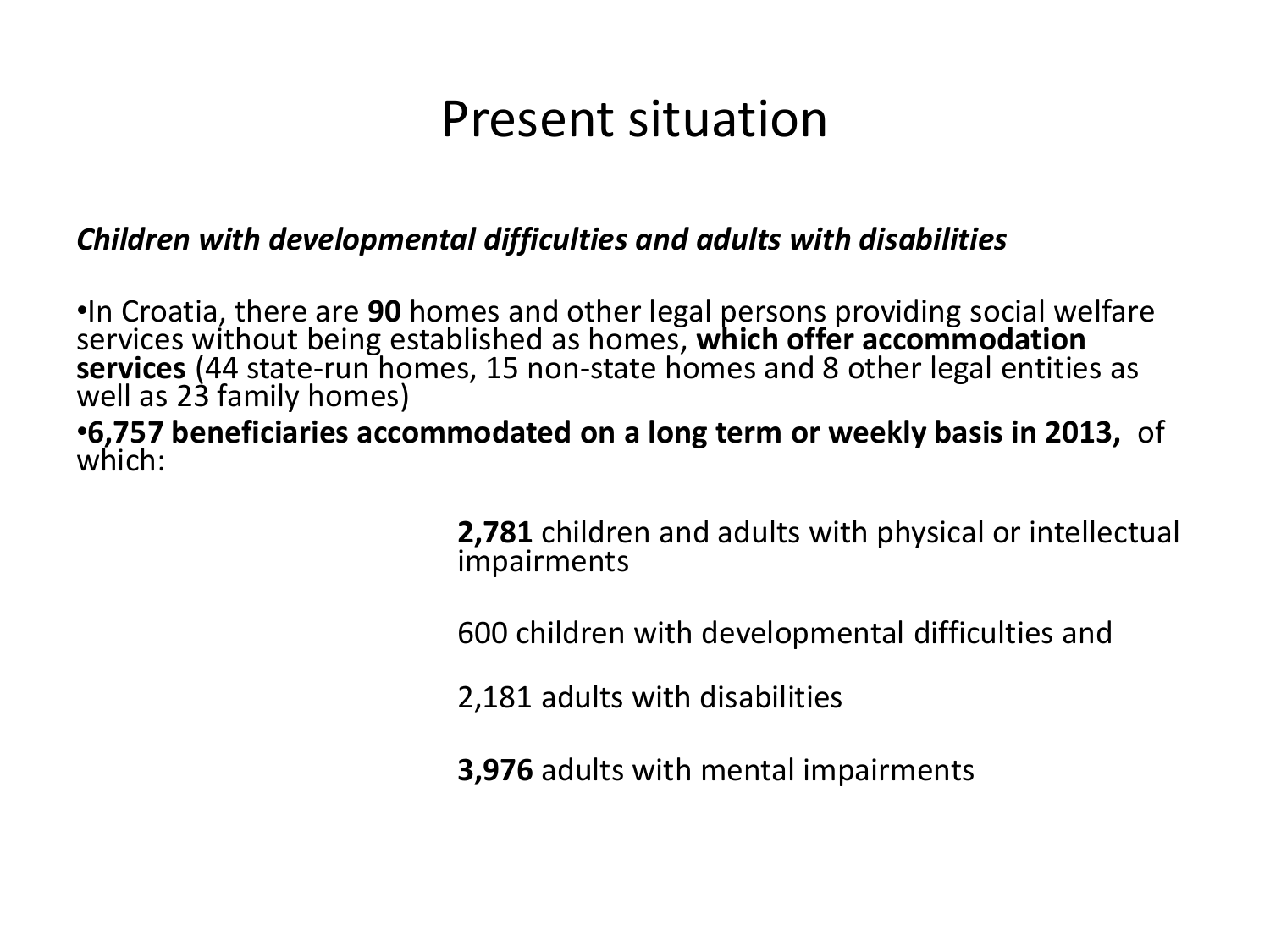# Present situation

#### *Children without adequate parental care and children with behavioral problems*

•In Croatia, there are 37 homes and other legal entities providing this service (25 state-run homes, 3 non-state homes, 6 religious communities and associations and 3 family homes

•The total number of children without adequate parental care and young people with behavioral problems placed **in weekly or long-term accommodation amounts to 1,554**, of which there are:

- •- 1,032 children without adequate parental care,
- •- 143 persons without adequate parental care over the age of 18,
- •- 311 children in homes for children with behavioral problems and
- •- 68 young beneficiaries in homes for children with behavioral problems.

These data show that, at the end of 2013, there was a total of **8,311 beneficiaries placed in institutional accommodation** in the Republic of Croatia.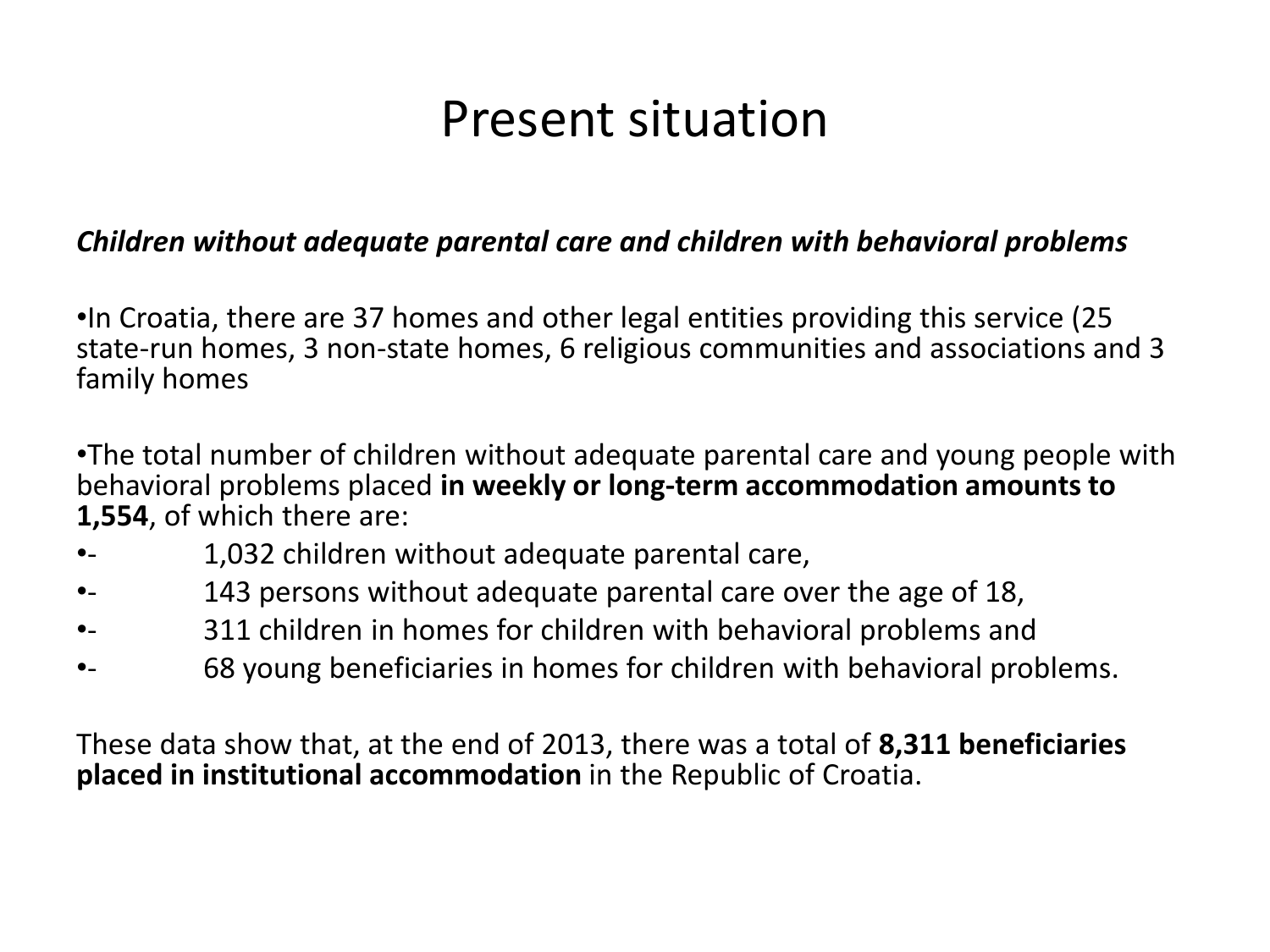Content of the Operational Plan for Deinstitutionalization and Transformation of Social Welfare Homes and Other Legal Entities Providing Social Welfare Services in Croatia for the period 2014-2016

The Operational Plan adopted on June 18, 2014 contains:

•the international and national framework

•information on the use of pre-accession funds and the provision of technical assistance for the process, as well as the possibilities to use EU funds

- •examples of good practice in the process of transformation and deinstitutionalization by using central budget funds and other funding sources
- •a definition of the required forms of cooperation with other agencies

•an overview of the situation in homes for children with developmental difficulties, persons with disabilities, children with adequate parental care, and children and youth with behavioral problem in 2013

•explains the need to implement the process, the expected outcomes and potential risks as well as measures to mitigate and reduce them

•a definition of measures, activities, indicators, responsible implementing institutions and organizatios, deadlines and performance measurement indicators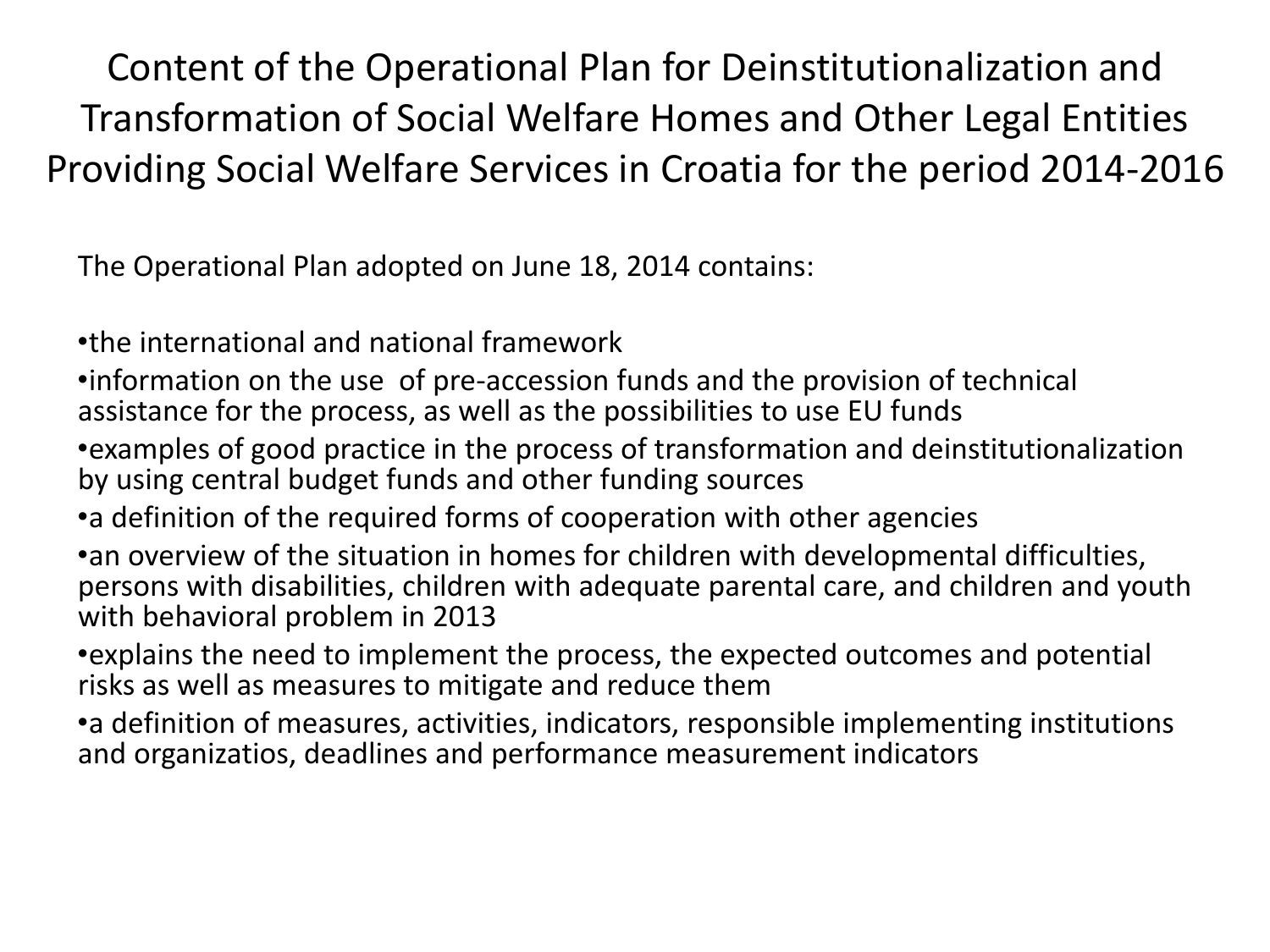The operational plan covers **32 homes founded by the RoC**, which enter the process as a matter of priority:

•9 homes providing accommodation services for children with developmental difficulties and adults with disabilities (physical, intellectual and sensory impairments)

•9 persons providing accommodation services for adults with mental impairments

- •7 homes for children without adequate parental care
- •7 homes for children and youth with behavioral problems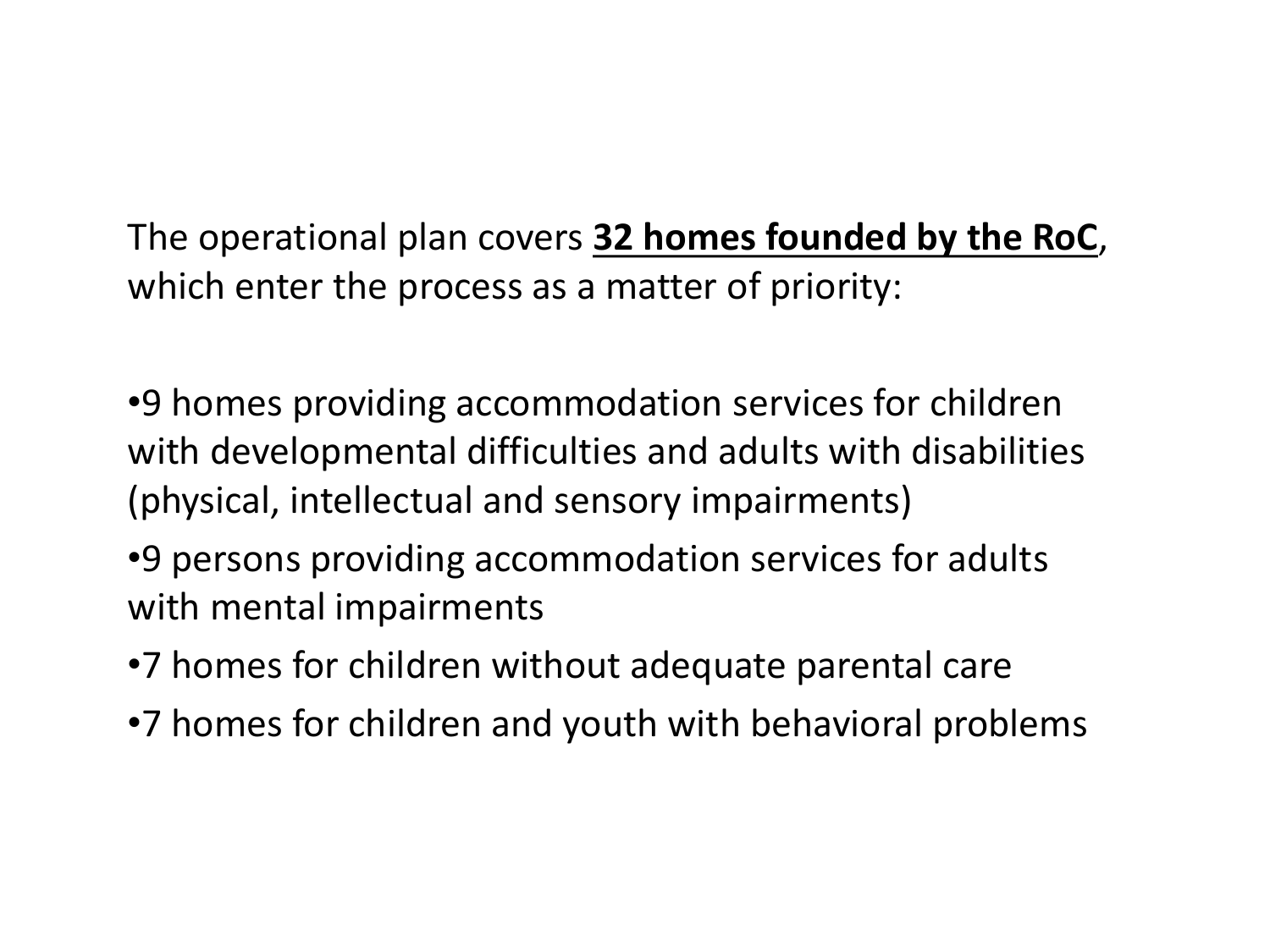# For 32 homes

there is an overview showing:

•the current status concerning the number of beneficiaries •the number of employees

- •the costs of services provided
- •the ownership of real property
- •the proposed number of beneficiaries to be deinstitutionalized

•the amount of funds required for services to beneficiaries in the community

•the proposed purpose of each institution under the Plan and •the proposed agency in charge of each service at a county level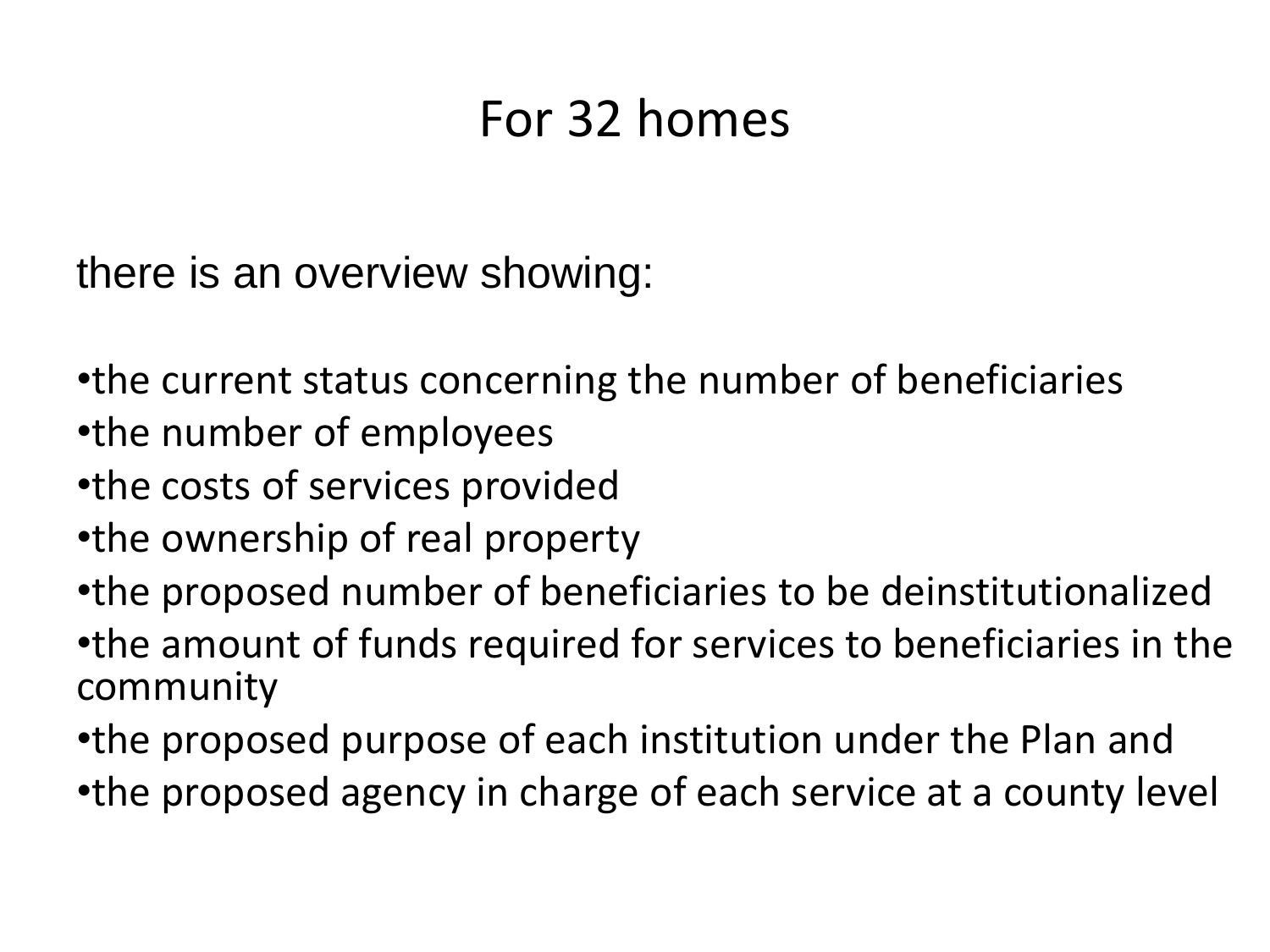# Example of a home overview

| <b>Institution/ County</b>                                                | Total<br>number of<br>beneficiaries | Ξ            | $\mathbf{\tilde{s}}$ | eficiaries from t<br>are the institution<br>located<br>of bei<br>tv wh |    | <b>Number of beneficiaries of</b><br>other non-institutional<br>services |                       | Total costs of institution in 2013 |               | ial costs / ad<br>Investment | <b>Real property</b><br>ownership              | Ĕ  | Annual funding required for<br>deinstitutionalization | rpose of institutio<br>i <u>on form A, B,</u> C, D | Proposed services to be under<br>institution's responsibility in the<br>territory of the county                                               |
|---------------------------------------------------------------------------|-------------------------------------|--------------|----------------------|------------------------------------------------------------------------|----|--------------------------------------------------------------------------|-----------------------|------------------------------------|---------------|------------------------------|------------------------------------------------|----|-------------------------------------------------------|----------------------------------------------------|-----------------------------------------------------------------------------------------------------------------------------------------------|
| Zagreb Rehabilitation Centre / CoZ                                        | 633                                 | 108          | 45                   | 122                                                                    | 31 | 386 day care<br>81 fam. counselling<br>13 integration                    | $241 + 6/$<br>project | 33.944.815,97                      | 24.711.166,22 | 9.092.296,74<br>141.353,01   |                                                | 88 | 7.861.920,00                                          | AiB                                                | Organised housing<br>Psycho-social support to<br>persons with intellectual<br>impairments<br>Foster care<br>Early intervention-<br>employment |
| Zagreb Rehabilitation Centre,<br><b>Orlovac branch</b>                    | 91                                  | 63           | $\mathbf 0$          |                                                                        |    | 28 day care                                                              |                       |                                    |               |                              | City of Zagreb-<br>owned                       |    |                                                       |                                                    | Temporarily only day care<br>centre - possible closure                                                                                        |
| Zagreb Rehabilitation Centre,<br>Sloboština 2 branch                      | 98                                  | 45           | $\mathbf 0$          |                                                                        |    | 53 day care                                                              |                       |                                    |               |                              | RoC-owned                                      |    |                                                       |                                                    | Only long-term intensive care                                                                                                                 |
| <b>Zagreb Rehabilitation Centre,</b><br>Sloboština Branch                 | 180                                 | $\mathbf 0$  | $\mathbf 0$          |                                                                        |    | 86 day care<br>81 fam. counselling<br>13 integration                     |                       |                                    |               |                              | RoC-owned                                      |    |                                                       |                                                    | Only day care programme for<br>children, family counselling<br>and early intervention                                                         |
| Zagreb Rehabilitation Centre,<br><b>Paunovac Branch</b>                   | 36                                  | $\mathbf{0}$ | $\mathbf 0$          |                                                                        |    | 36 day care                                                              |                       |                                    |               |                              | Presumably RoC-<br>and City of<br>Zagreb-owned |    |                                                       |                                                    | Only Work Centre and<br>employment in regular work<br>environment                                                                             |
| Zagreb Rehabilitation Centre,<br><b>Dislocated Unti Ilica 223</b>         | 163                                 | $\mathsf 0$  | $\mathsf{O}$         |                                                                        |    | 163 day care                                                             |                       |                                    |               |                              | Lease                                          |    |                                                       |                                                    | Workshops                                                                                                                                     |
| Zagreb Rehabilitation Centre, Ilica<br>83 Branch                          | $20\,$                              | $\mathbf 0$  | $\mathbf 0$          |                                                                        |    | 20 day care                                                              |                       |                                    |               |                              | Lease                                          |    |                                                       |                                                    | Workshop-possible closure                                                                                                                     |
| Zagreb Rehabilitation Centre,<br><b>Organised Housing Dislocated Unit</b> | 45                                  | $\mathbf 0$  | 45                   |                                                                        |    |                                                                          |                       |                                    |               |                              | Lease of housing<br>premises                   |    |                                                       |                                                    | Support service to organised<br>housing                                                                                                       |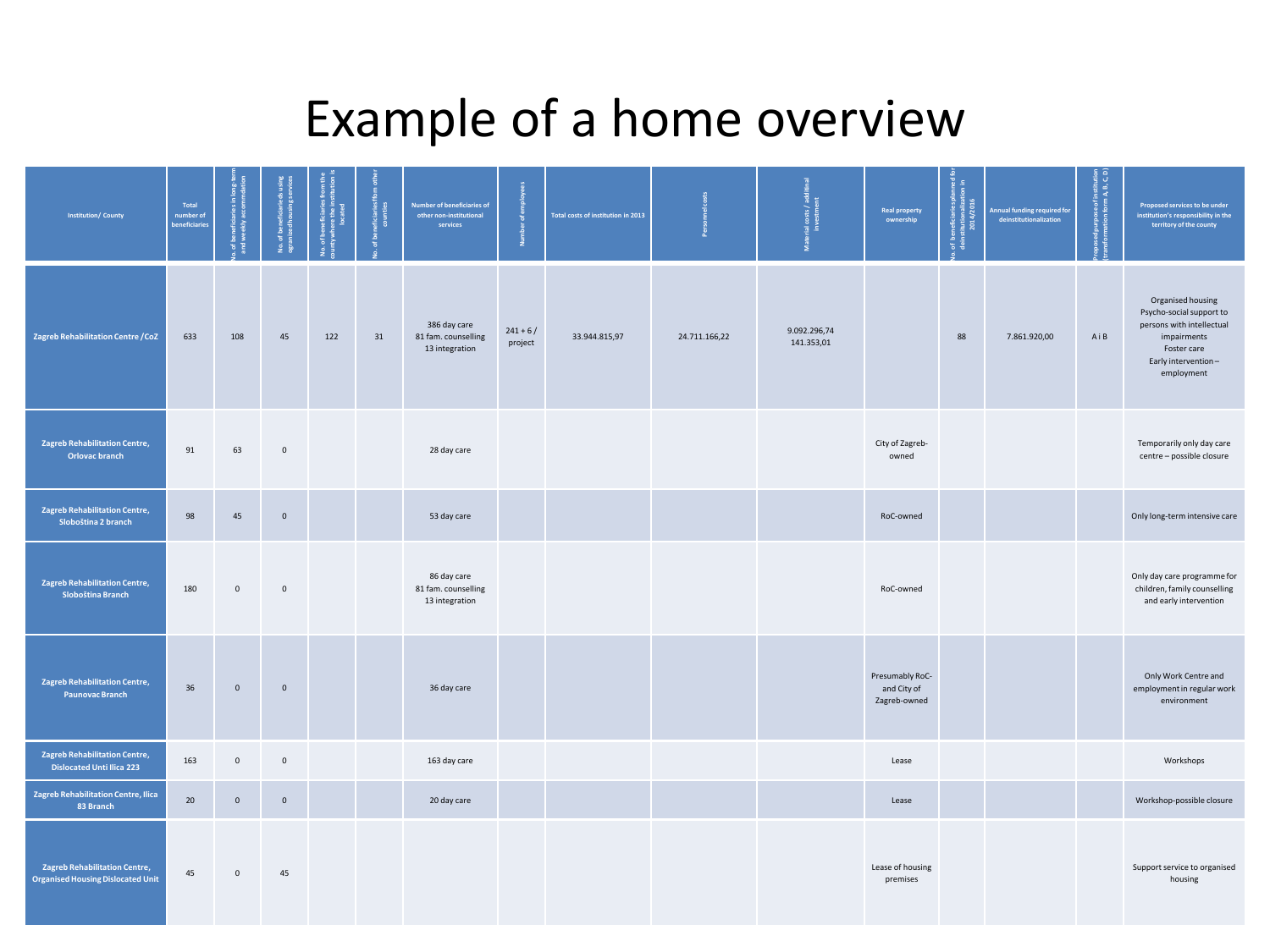# Measures under the Operational Plan

They pertain to the following areas:

- 1.Deinstitutionalization
- 2.Alignment of activity planning and financial resources
- 3.Transformation of social welfare centers
- 4.Harmonization of legislation
- 5.Expanding a network of community services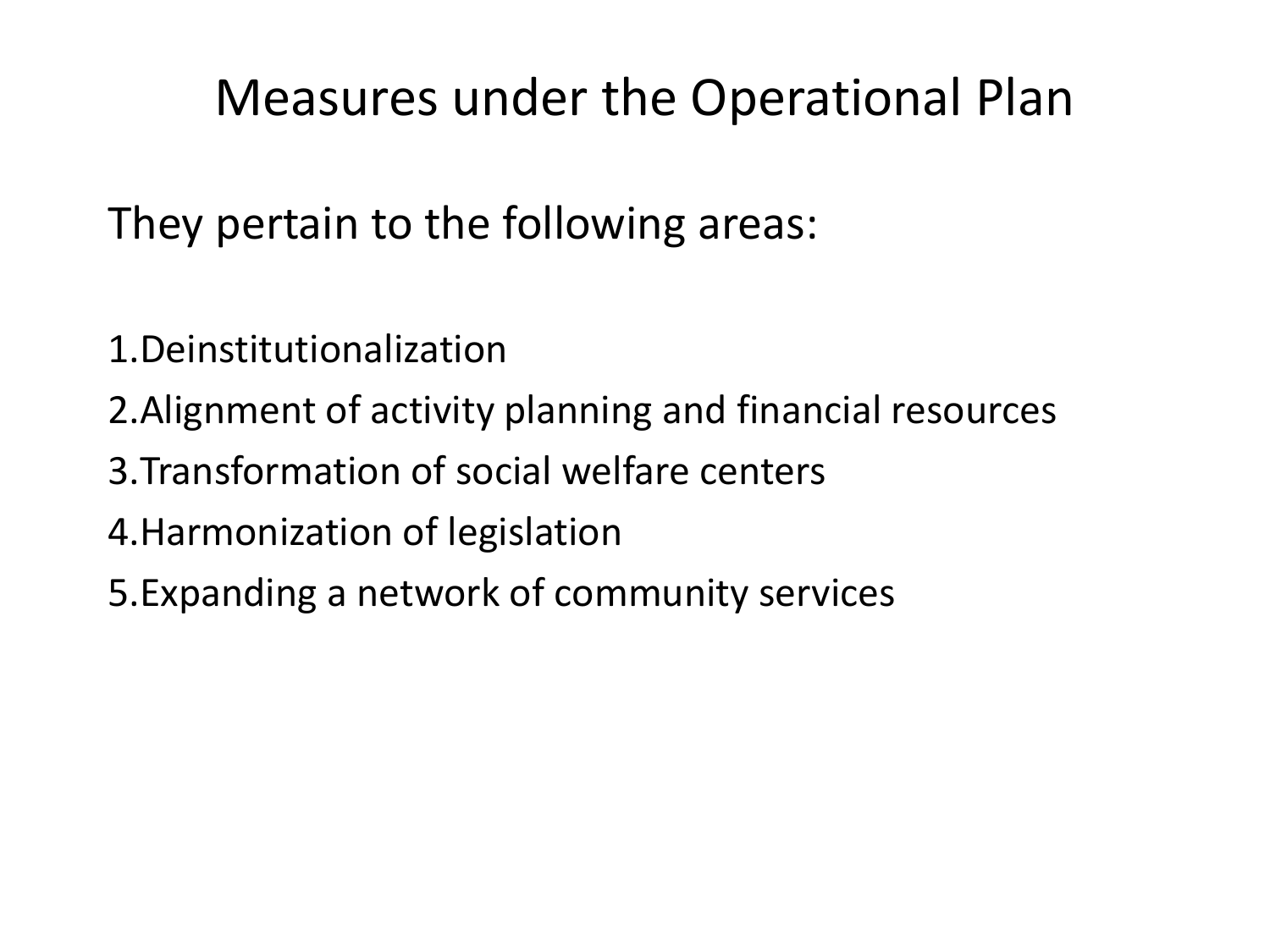Measure 1: **Deinstitutionalization** of children with developmental difficulties, persons with disabilities, children without adequate parental care and children with behavioral problems from institutions into more appropriate forms of life in the community

#### **Activities:**

•Setting up a National Team to plan, manage and coordinate the process to transform and deinstitutionalize homes

•Preparing specific transformation and deinstitutionalization plans for each home founded by the Republic of Croatia (32 priority homes)

- •Ensuring continued assistance for homes in the preparation of project applications to EU funds (ESF and ERDF)
- •Training of professional staff in homes and social welfare centers
- •Developing process implementation monitoring and reporting tools
- •Adjusting, coordinating and using the IT infrastructure
- •Setting up mobile support teams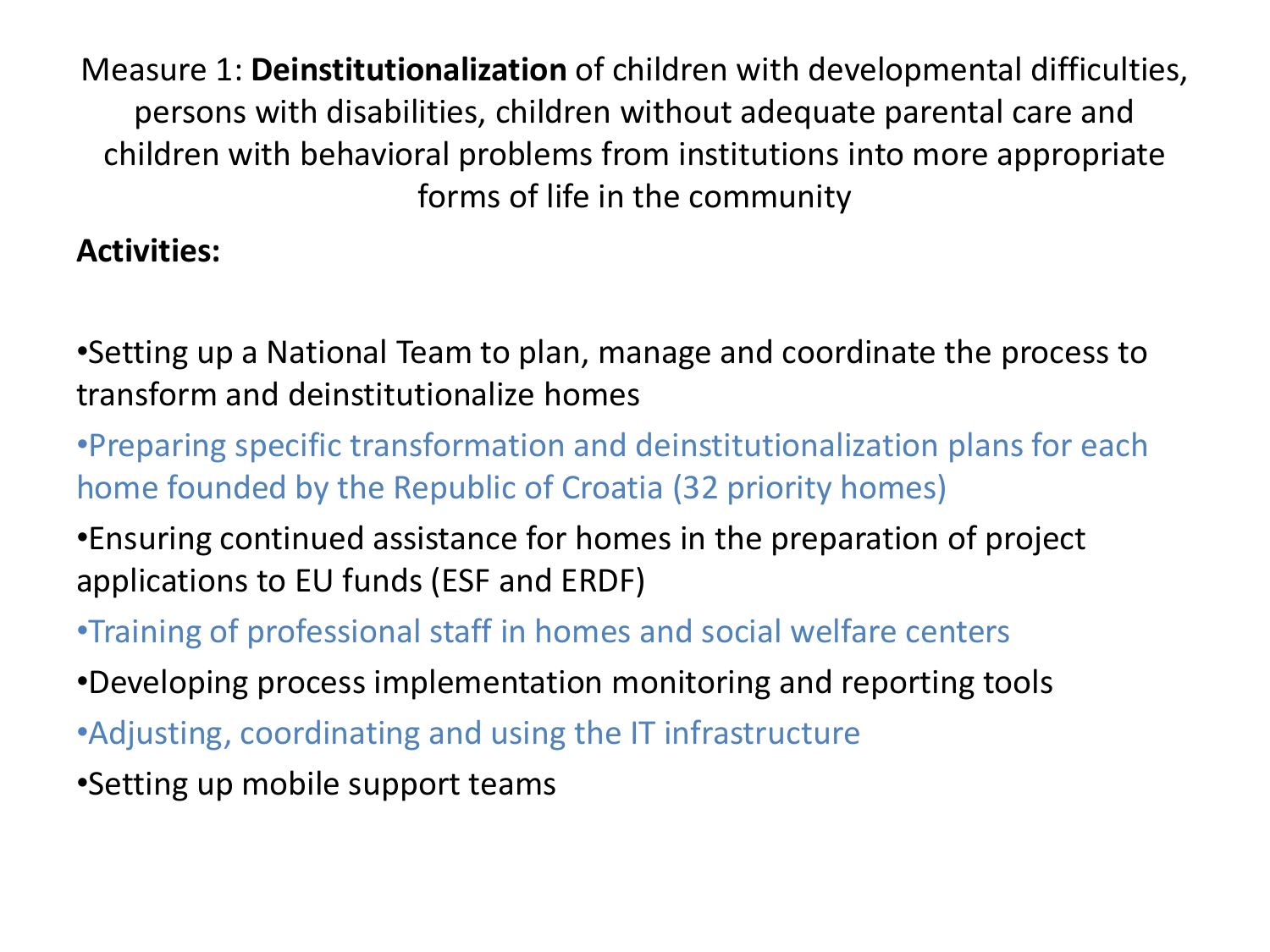### • Training of professional staff in homes and social welfare centers involved in the deinstitutionalization process in order to improve their competencies

- Establishing technical assistance and ensuring training for providers of organized housing services
- Setting up mobile teams to assist families accommodating children following their stay in instiutions
- Organizing campaigns to promote new community services
- Analyzing options for converting real properties owned by the RoC and evaluating them to define potential savings related to the implementation of the process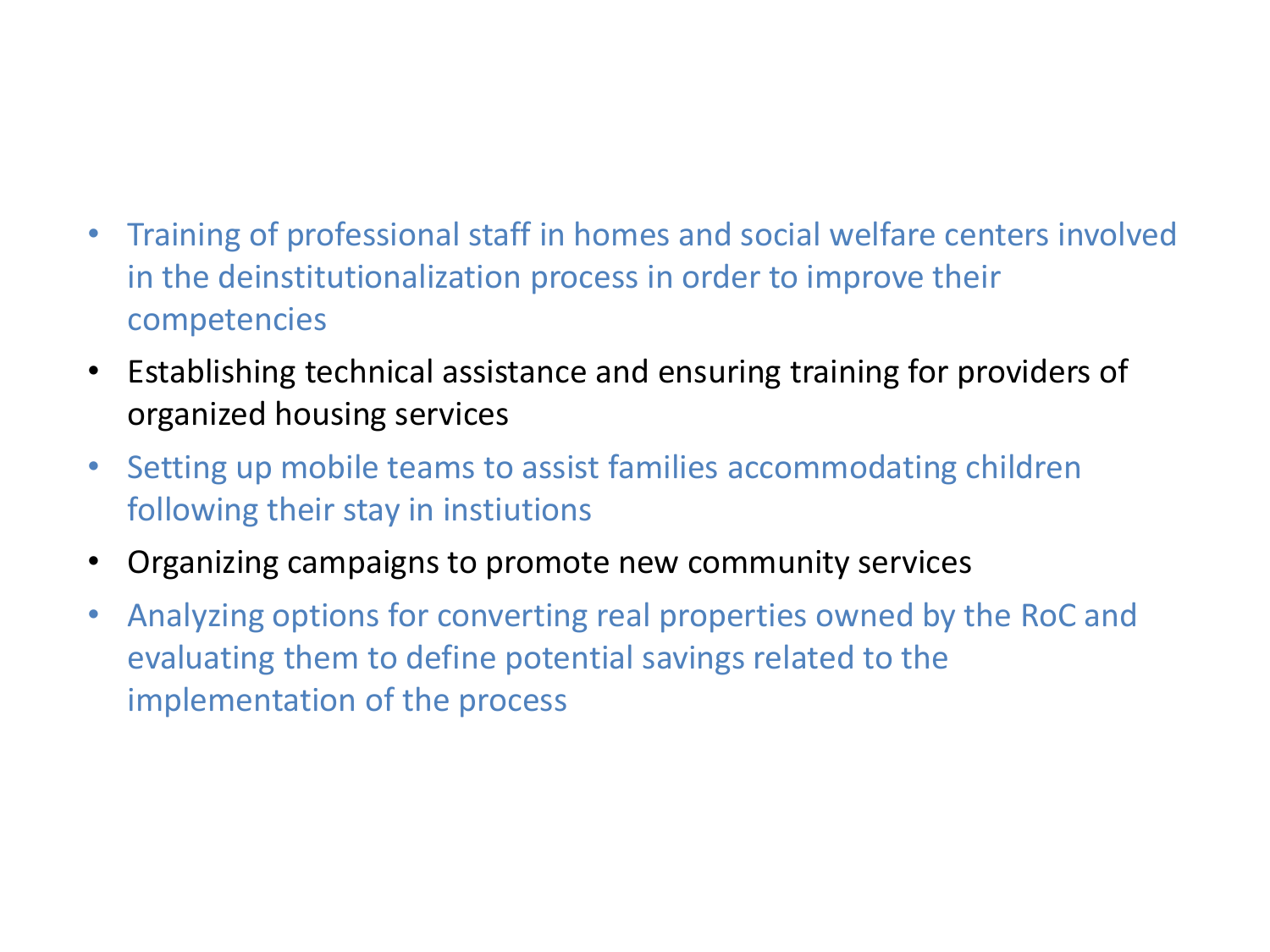- Securing a maximum number of flats/houses for the purposes of providing organized housing services in the community
- Analyzing the required financial investment in the infrastructure of homes
- Adopting a decision prohibiting the accommodation of beneficiaries in homes which are under the deinstitutionalization process and/or for which a decision on closure has been made, except for beneficiaries requiring long-term intensive care
- Preparing a protocol of action for social welfare centers
- Preparing transformation and deinstitutionalization plans for other homes and other legal entities providing social welfare services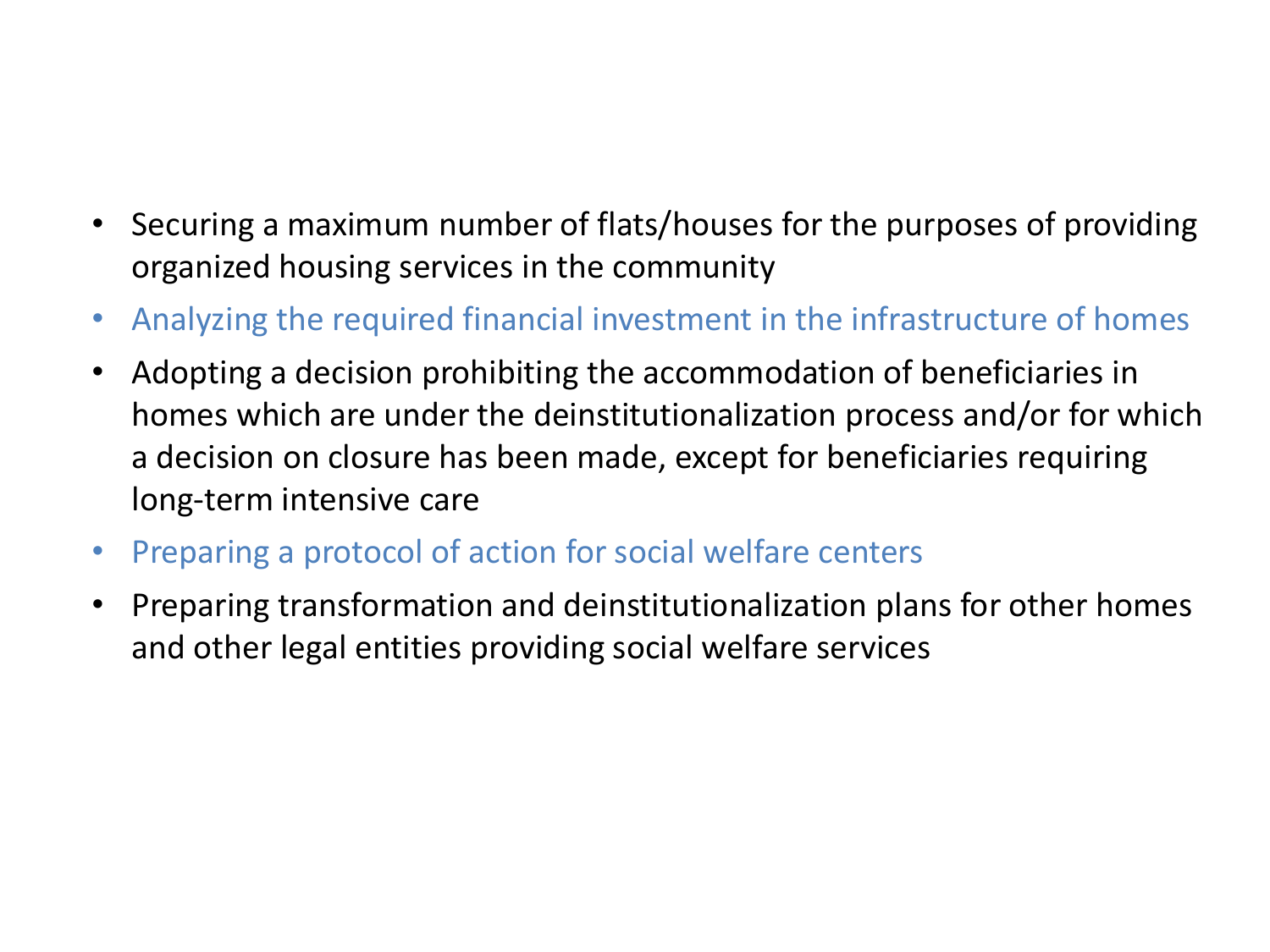Measure 2: Alignment of activity planning and financial resources from the central budget and EU funds with the priorities deinstitutionalizing and transforming institutions and reforming the system

### **Activities:**

•Establishing a budgeting activity within the MSPY's financial plan to secure funds for the deinstitutionalization process

•Aligning budget planning and priority programming in order to use resources from the EU Structural Funds

•Enhancing the prioritization process

•Contracting services and *grant schemes* from EU funds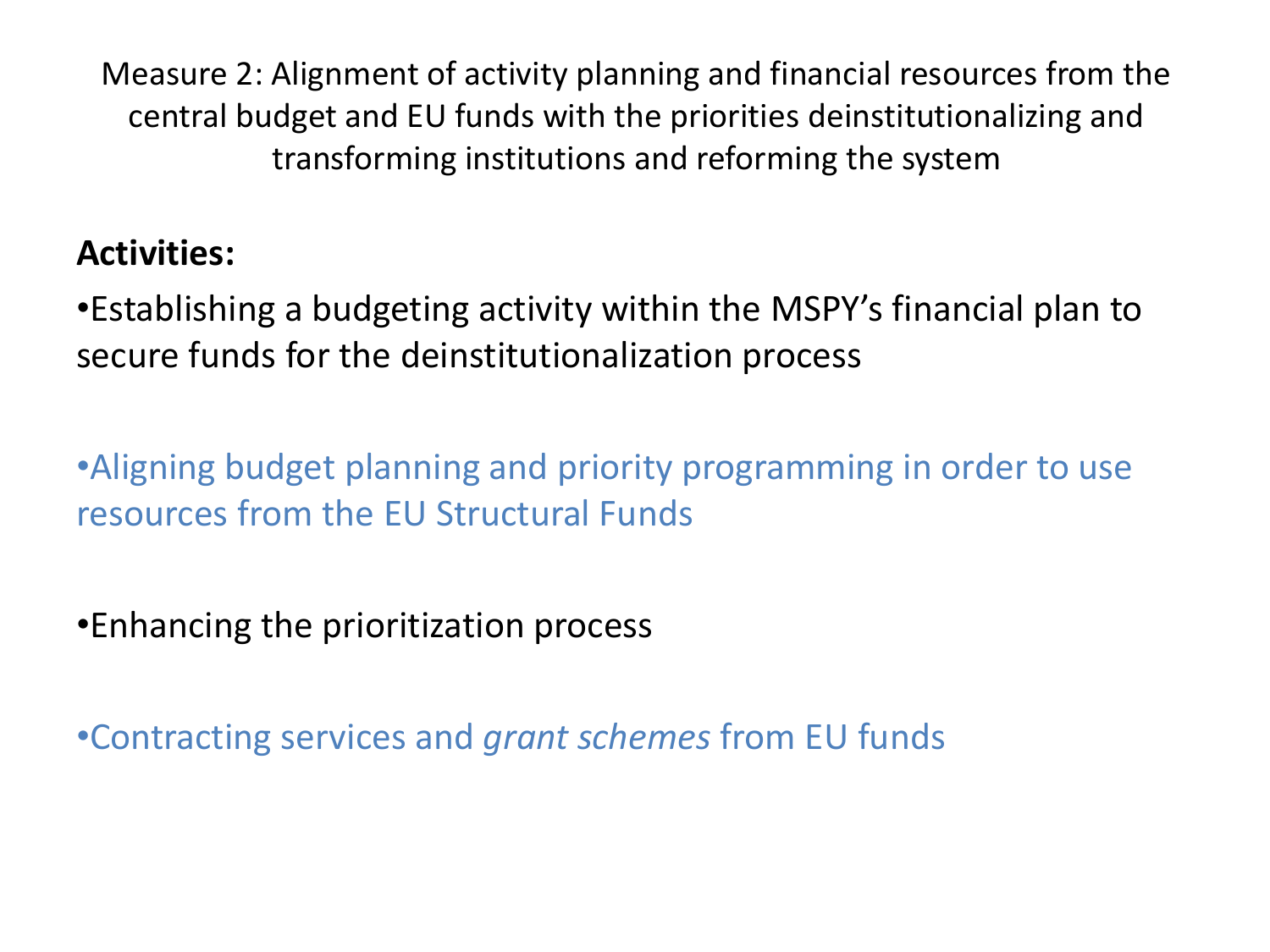## Measure 3: Transformation of social welfare homes

#### **Acivities:**

#### •Analyzing social plans at the county level

•Analyzing the quality/availability of alternative forms of accommodation for all beneficiary categories and preparing proposals for short- and long-term measures to develop alternative family-type forms of accommodation

### •Designating each home for one of the tree transformation forms

### •Preparing guidelines for the transformation of homes

•Regulating and establishing an efficient system for assistance to professional staff and beneficiaries - supervision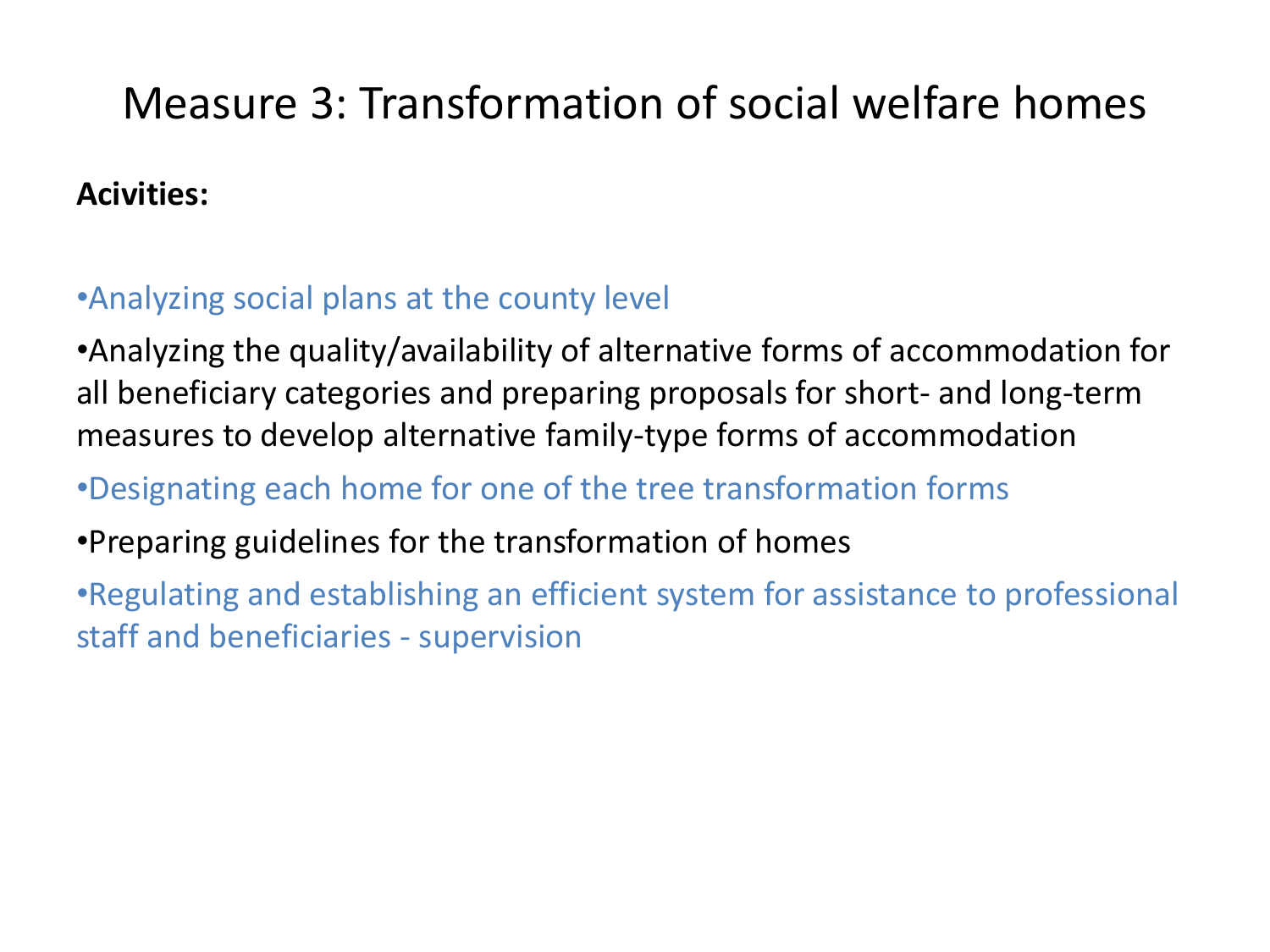Measure 4: Harmonizing legislation with the requirements of the transformation and deinstitutionalization process

#### **Activities:**

- •Amending the Social Welfare Act, as appropriate
- •Drafting a new **Foster Care Act**
- •Amending the Maternity and Parental Benefits Act
- •Amending the **Child Allowance Act**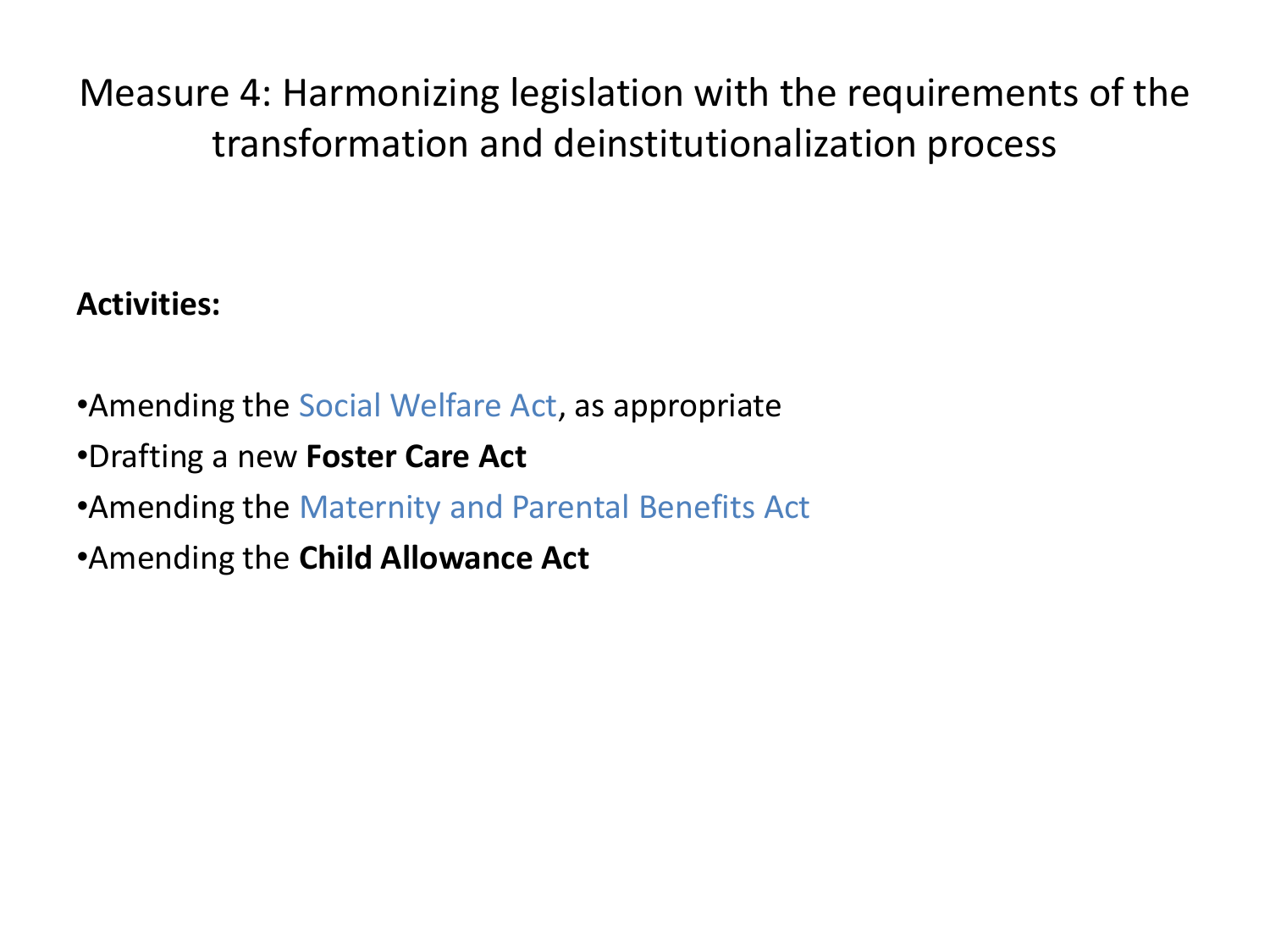## Measure 5: Expanding a network of community services contributing to the transformation and deinstitutionalization process

### **Activities:**

•Ensure the development and financing of priority services for all beneficiary categories

- •Prepare guidelines on the provision of non-institutional services
- •Intensify the development of foster care services
- •Increase the scope of targeted multiannual projects/programs for the provision of priority non-institutional services

•Coordinate the priorities of public tenders at the national level and tenders and programs of public requirements in social welfare, education, health care and vertically with LRGs which define service contracting and financing frameworks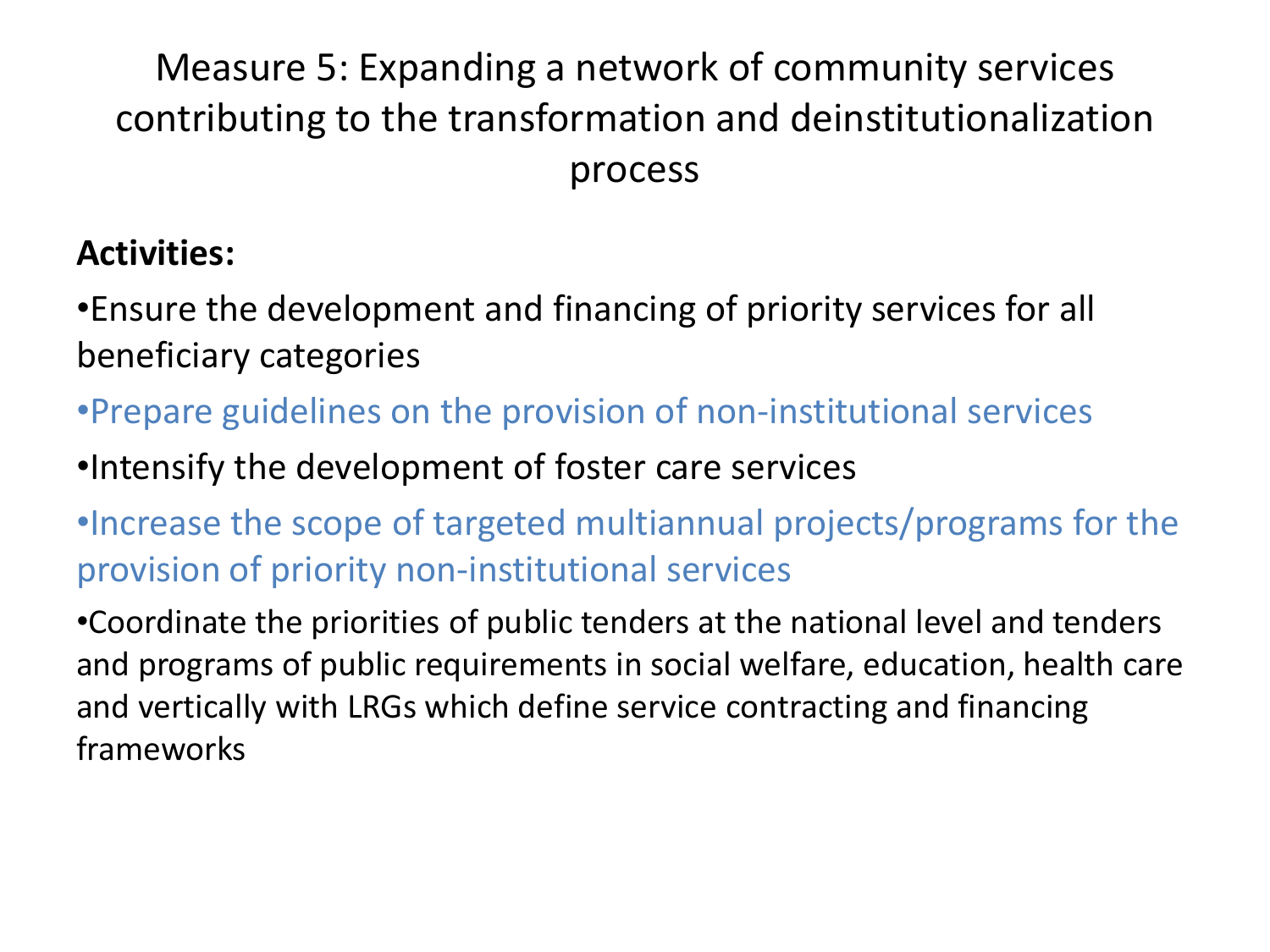## Measure 5: Expanding a network of community services contributing to the transformation and deinstitutionalization process

- Define minimum requirements for providing personal assistant services/service licensing
- Improve the criteria for beneficiaries of personal assistant services regardless of the types of impairment, develop a training program for personal assistants, define conditions for service quality assessment (standards, assistant supervision) and determine other necessary changes to the framework for the provision of personal assistant services on the basis of an independent evaluation/the application of international best practice examples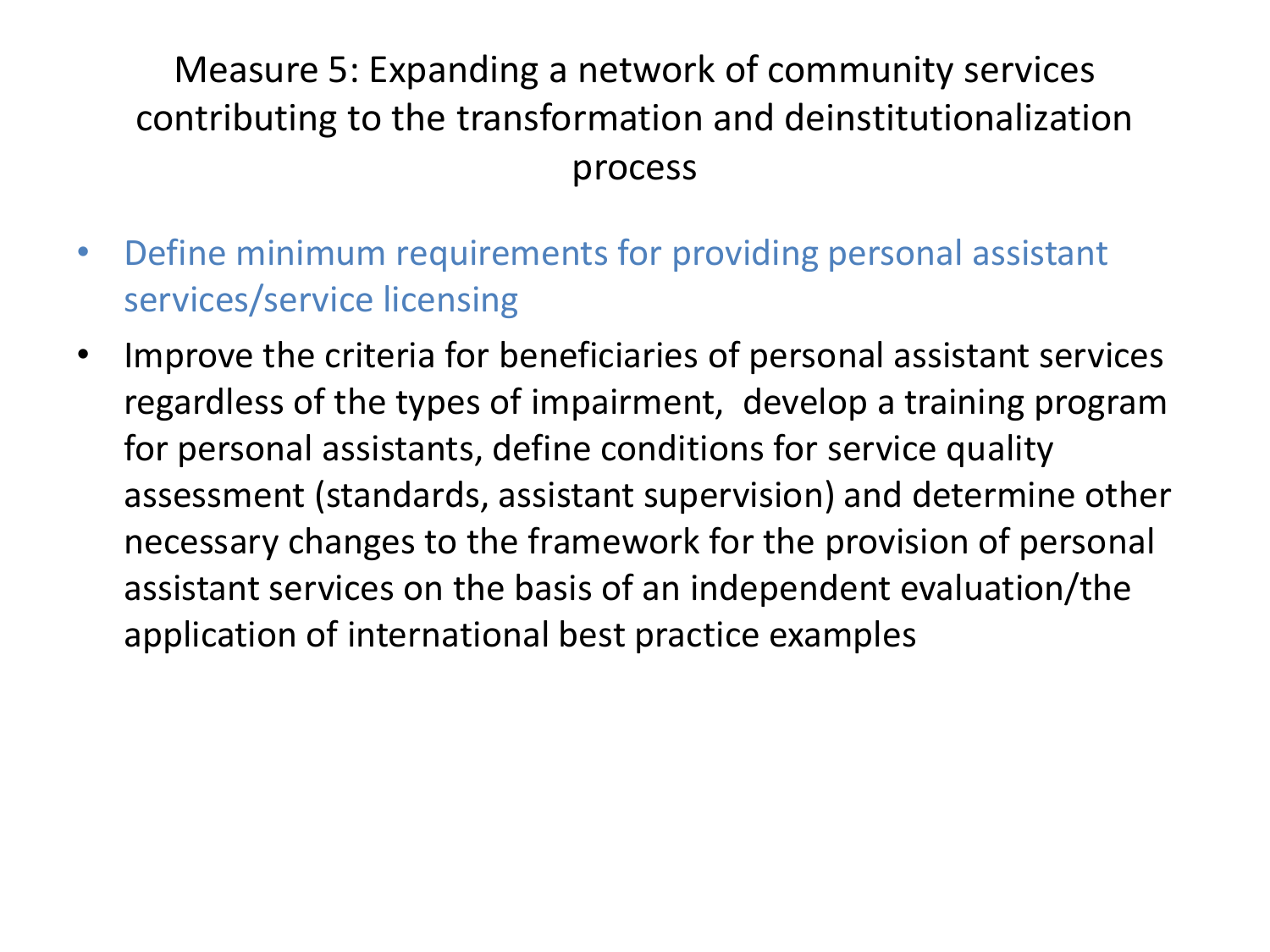## Potential risks in process implementation and measures to mitigate them?

- **Resistance from staff** / make changes in the organization of work; through additional training and refocusing, use the existing capacity and, if required, engage new staff members; provide training to motivate for a new work environment , training; improve working conditions (fewer beneficiaries, developing personal relationships with beneficiaries, creating free time, etc.)
- **Resistance from beneficiaries, parents or guardians against changes in the forms of care** / empower and inform beneficiaries on new forms of care to ensure they can make their choices; sensitize and educate parents to make them aware of the importance of allowing their children to live in the community; to ensure their participation in process of relocating their children to the community and their life in the community
- **Insufficient number and uneven regional distribution of foster families** / develop a network of foster families – additional legal arrangements for specialized and professional foster care service, systematic implementation of foster care campaigns, ensuring continued support and training for, and supervision of, foster care providers
- **Lengthy adoption procedures**/ new Family Act will step up the adoption process and increase the efficiency of procedures and assistance to adoptive parents
- **Inability to ensure permanent housing for beneficiaries in the community** / use housing facilities owned by social welfare centers, the RoC and municipalities; possible use of inherited housing; buying real properties through the sale of real properties owned by homes etc.
- **Lack of financial resources in the Central Budget** / the process can be implemented by sound and precise financial planning based on the currently available resources and potential savings as well as the use of other funding sources (EU funds, grants, local and regional governments, appropriate management of own assets (immovable/movable), World Bank loan).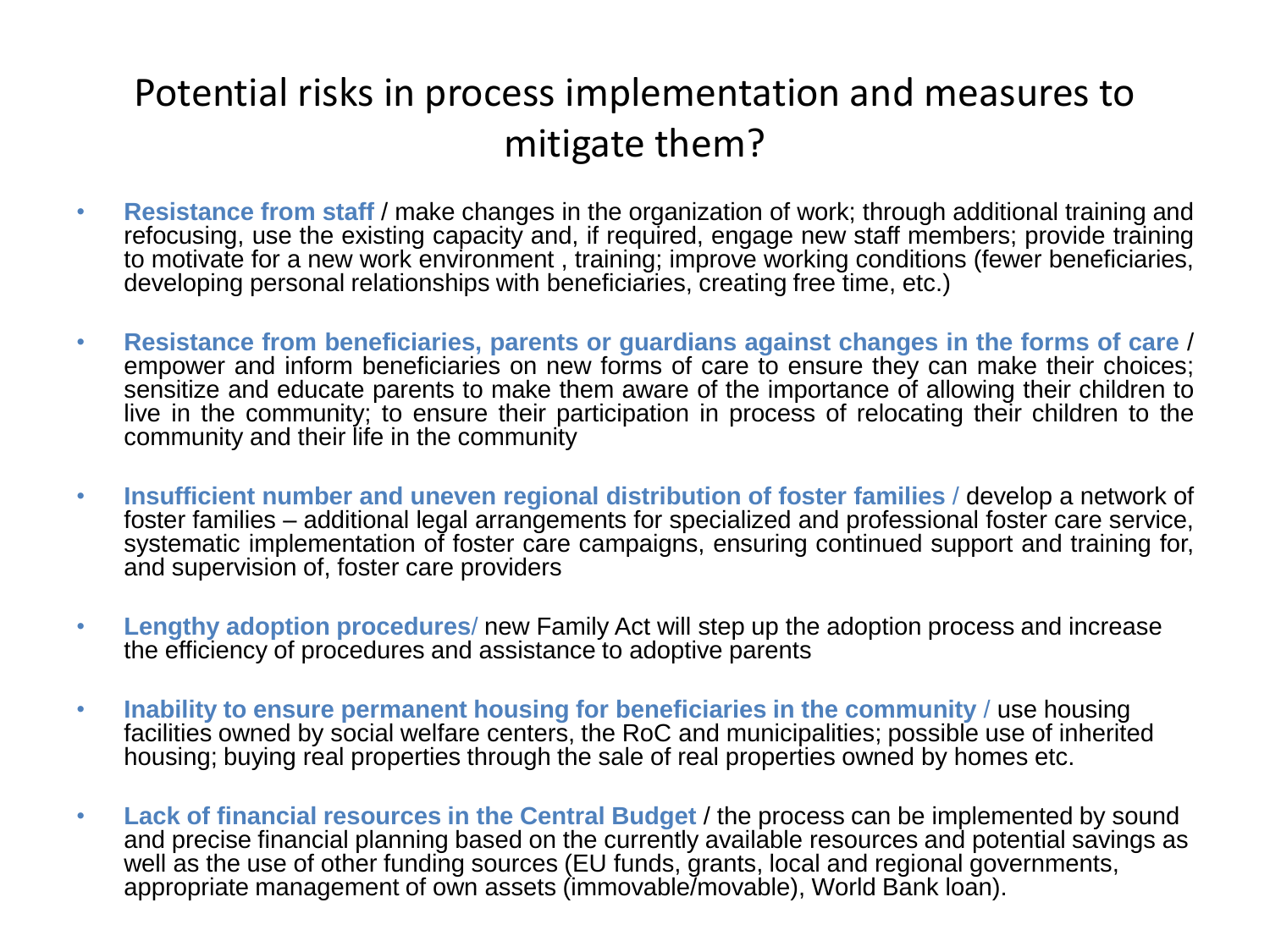# Who will provide technical assistance to the process, for whom and how?

### **Who?**

•National Team set up to plan, manage and coordinate the MSPY process

- •MSPY's professional staff services
- •Civil society organizations and public institutions/staff training
- •Experts in different fields of action

### **For whom?**

•All stakeholders in the process

### **How?**

Through intensive cooperation with each home individually (by preparing a home-specific transformation and deinstitutionalization plan, ensuring the required training, improving IT infrastructure to monitor the process), by organizing campaigns, securing real properties, making decisions and protocols to intensify the process, aligning the budget with process requirements, providing technical assistance in project preparation, providing guidelines for the transformation of homes, ensuring supervision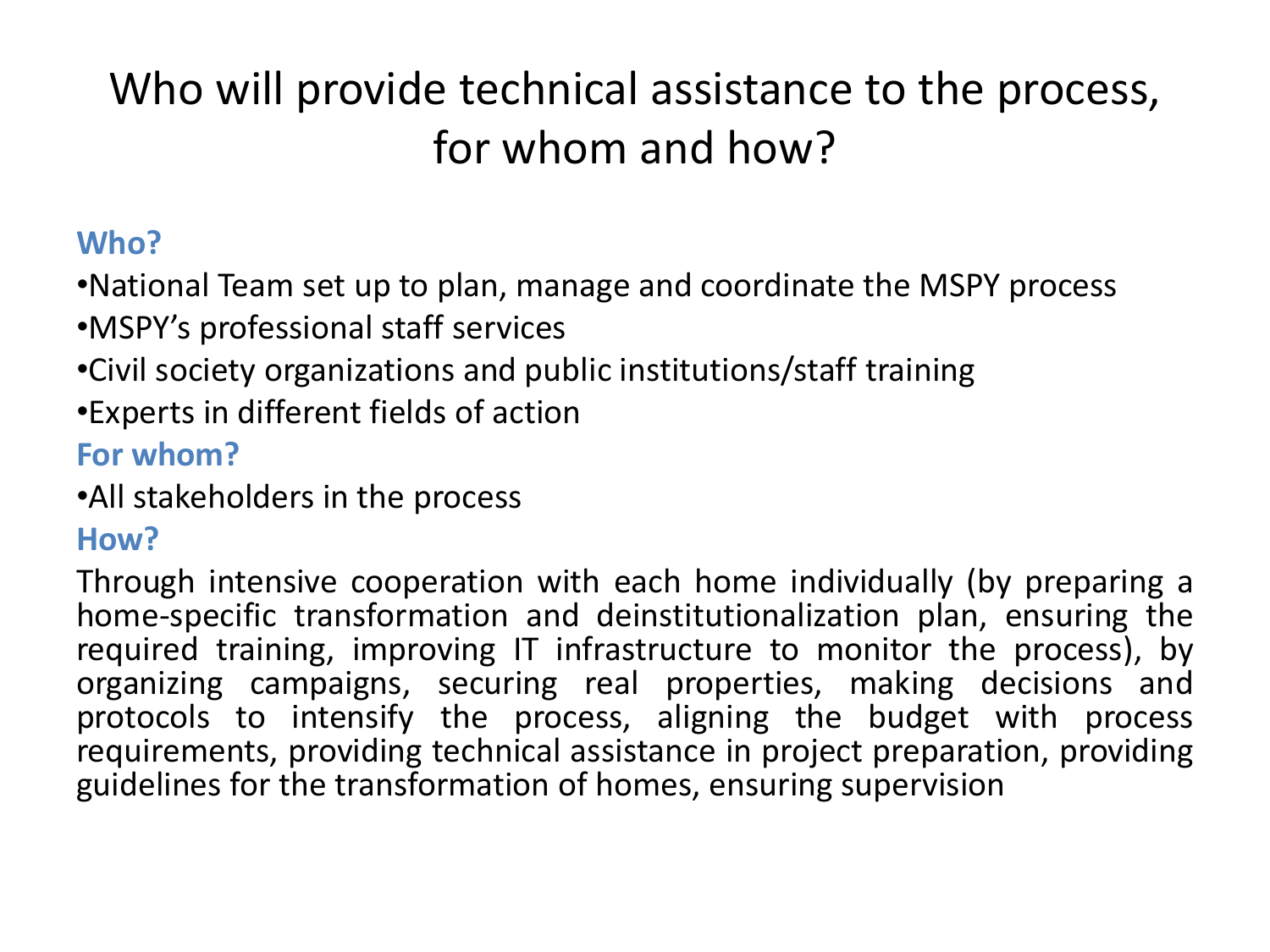# Which sources will be used to secure the funding required for the process?

- Central Budget
- European Social Fund from 2014/2020 (ESF)
- European Regional Development Fund from 2014/2020 (ERRF/ERDF)
- World Bank
- Local and regional governments
- Open Society Institute and other donors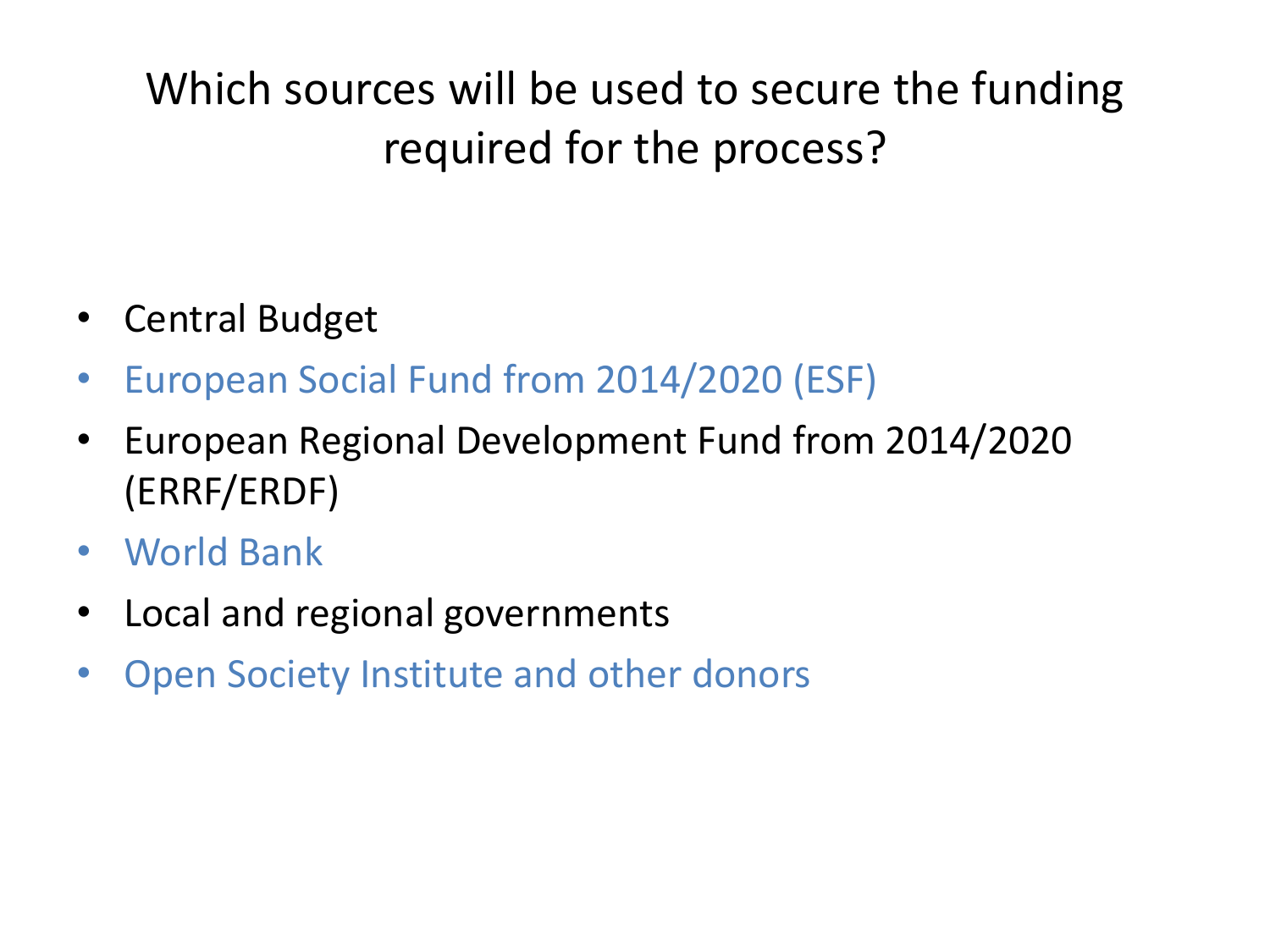# Role of the World Bank and EU Funds

#### • World Bank

- providing technical assistance in the process consultants EUR 750,000.00 EURA
- using a part of loan proceeds to ensure process sustainability and participation in funds
- ERDF programming period 2014/2020 deinstitutionalization
- funds to adapt and equip infrastructure capacity/all service providers for persons with disabilities EUR 56,500,000.00 – EUR 66,470,588.24 for children and youth EUR 15,000,000.00 – EUR 17,647,058.82 for social welfare centers EUR 15,000,000.00 – EUR 17,647,058.82

total amount available **EUR 86,500,000.00** – **EUR 101,764,705.90**

- ESF programming period 2014/2020 deinstitutionalization
- funds to secure additional staff required in the process of deinstitutionalization for persons with disabilities EUR 30,000,000.00 – EUR 35,294,117.65 for children and youth EUR 14,000,000.00 – EUR 16,470,588.24 total amount available **EUR 44,000,000.00 - EUR 51,764,705.89**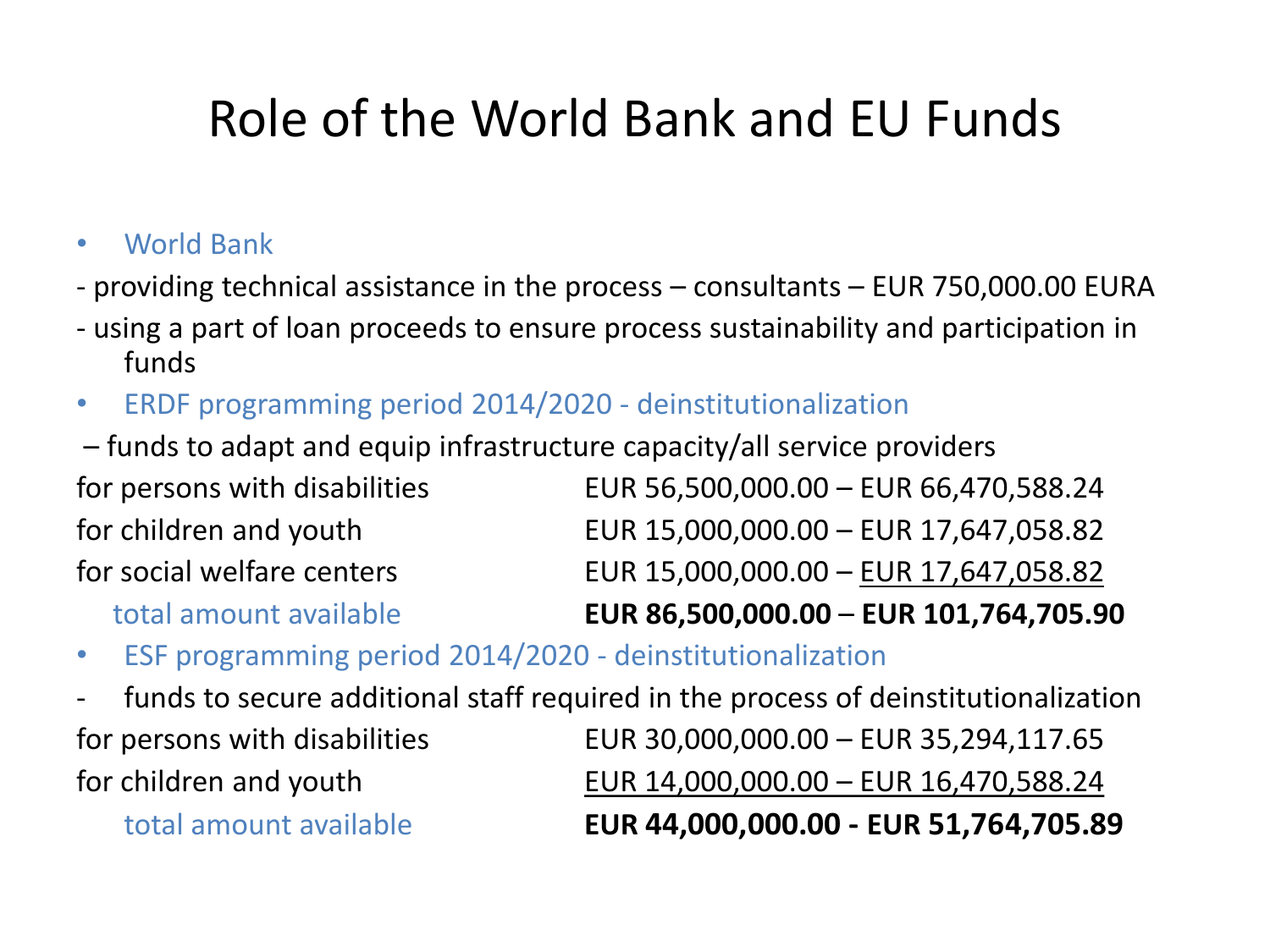## Results achieved by December 31, 2014

- since 1997 to date, **827** children with developmental difficulties and adults with physical, intellectual and/or sensory impairments have been included in the organized housing program through the process of deinstitutionalization
- 442 persons have been included in the organized housing program offered by social welfare centers, while 385 persons have been included in the organized housing program offered by civil society organizations
- In the period from 1997 when Croatia commenced with the deinstitutionalization process for persons with disabilities – to January 2012, 308 persons with disabilities were deinstitutionalized and included in the organized housing program, and

from January 1, 2012 to date, deinstitutionalization has been achieved for

**519 persons with disabilities included in the organized housing program**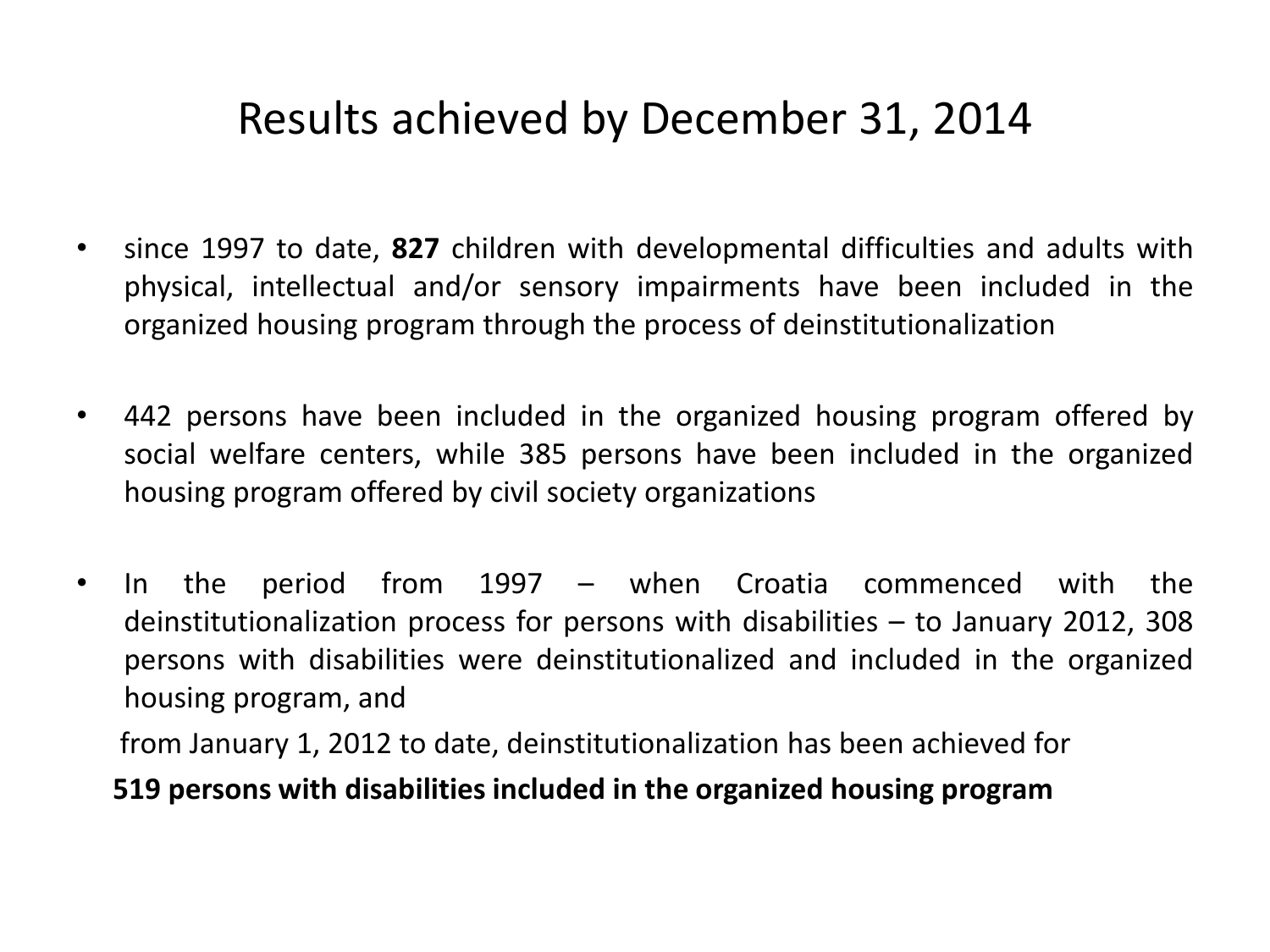#### **During 2014, a total of 245 persons were deinstitutionalized, including:**

- o **4 - children with developmental difficulties**
- o **97 - adults with mental impairments**
- o **144 - adults with physical, intellectual and/or sensory impairments**

| Data overview by different beneficiary categories           |                                                                                                                      |  |  |  |
|-------------------------------------------------------------|----------------------------------------------------------------------------------------------------------------------|--|--|--|
|                                                             | 69 persons included in the social housing program offered<br>$\bullet$<br>by homes                                   |  |  |  |
|                                                             | 2 persons included in the social housing program offered<br>by other service providers (civil society organizations) |  |  |  |
| 97 adults<br>- with mental impairments                      | 1 person living independently, with assistance provided as<br>required                                               |  |  |  |
|                                                             | 3 persons placed with foster families<br>$\bullet$                                                                   |  |  |  |
|                                                             | 22 persons returned to their biological families                                                                     |  |  |  |
|                                                             | 106 persons included in the social housing program<br>$\bullet$<br>offered by homes                                  |  |  |  |
| 144 adults                                                  | 34 persons included in the social housing program offered<br>by other service providers (regionalization)            |  |  |  |
| - with physical, intellectual and/or<br>sensory impairments | 2 persons placed with foster families                                                                                |  |  |  |
|                                                             | 2 persons returned to their biological families                                                                      |  |  |  |
| 4 children<br>- with developmental difficulties             | 4 children placed with foster families                                                                               |  |  |  |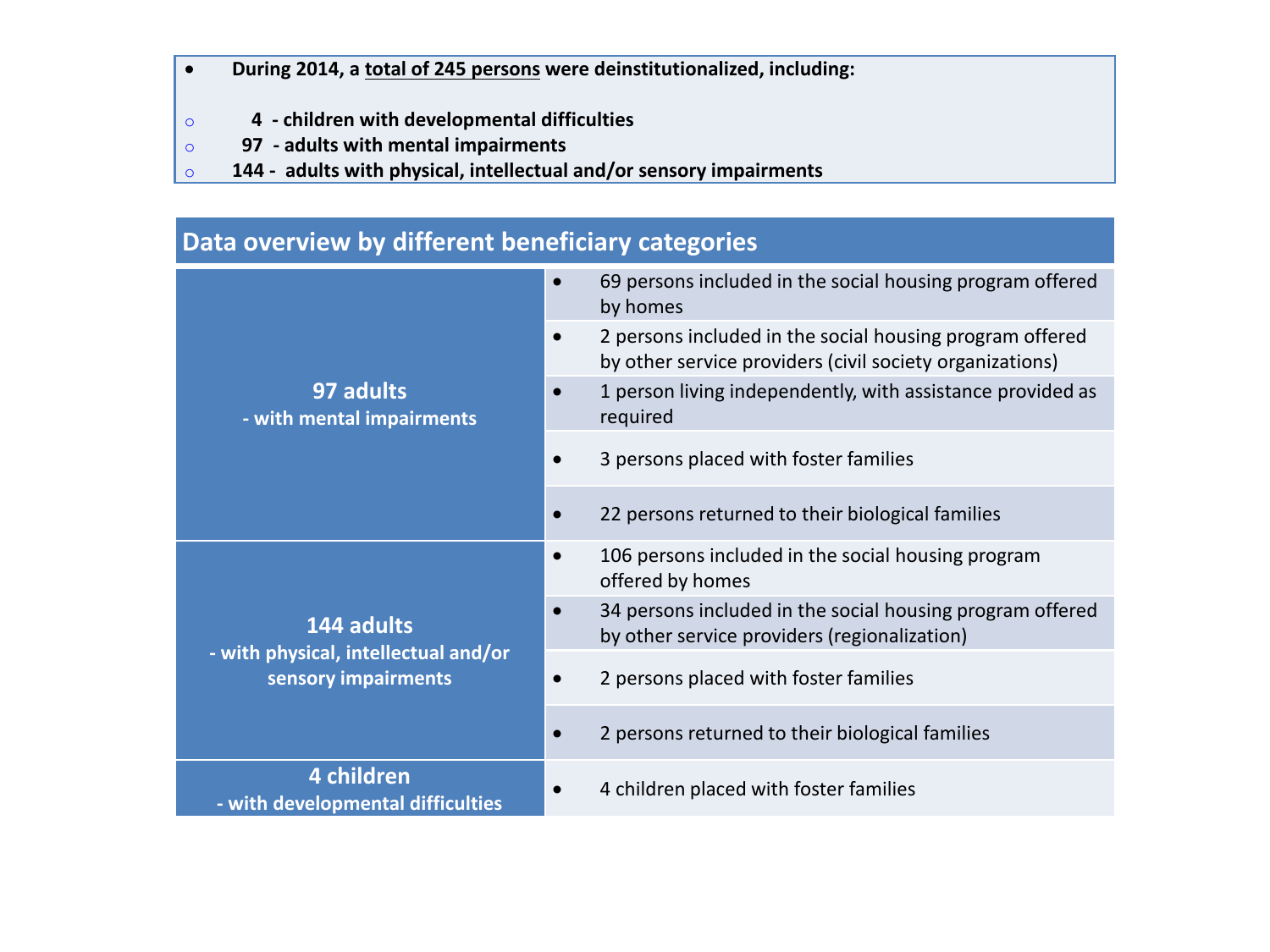| Data overview by different forms of deinstitutionalization |                                                                                                                       |  |  |  |
|------------------------------------------------------------|-----------------------------------------------------------------------------------------------------------------------|--|--|--|
| <b>Return to biological families</b><br>a)                 | 22 adults with mental impairments<br>$\bullet$<br>2 persons with physical, intellectual<br>and/or sensory impairments |  |  |  |
| -25 persons                                                | 1 person with mental impairment<br>commenced living independently after<br>return to his/her biological family        |  |  |  |
|                                                            | 3 adults with mental impairments<br>$\bullet$                                                                         |  |  |  |
| <b>Placement with foster families</b><br>a)                | 4 children with developmental<br>$\bullet$<br>difficulties                                                            |  |  |  |
| - 9 persons                                                | 2 adults with physical, intellectual<br>$\bullet$<br>and/or sensory impairments                                       |  |  |  |
| a) Organized housing - homes - 175                         | 106 adults with physical, intellectual<br>$\bullet$<br>and/or sensory impairments                                     |  |  |  |
| persons                                                    | 69 adults with mental impairments<br>$\bullet$                                                                        |  |  |  |
| a) Regionalization (organized housing with                 | 24 persons - UPI (Inclusion Promotion<br>$\bullet$<br>Association)                                                    |  |  |  |
| other service providers)                                   | 5 persons - Ludbreg Sun<br>$\bullet$                                                                                  |  |  |  |
| - 36 persons                                               | 5 persons - Međimurje County<br><b>Association for Assistance to Persons</b><br>with Mental Retardation               |  |  |  |
|                                                            | 1 person - Vukovar Dove                                                                                               |  |  |  |
|                                                            | 1 person - Split Swallows                                                                                             |  |  |  |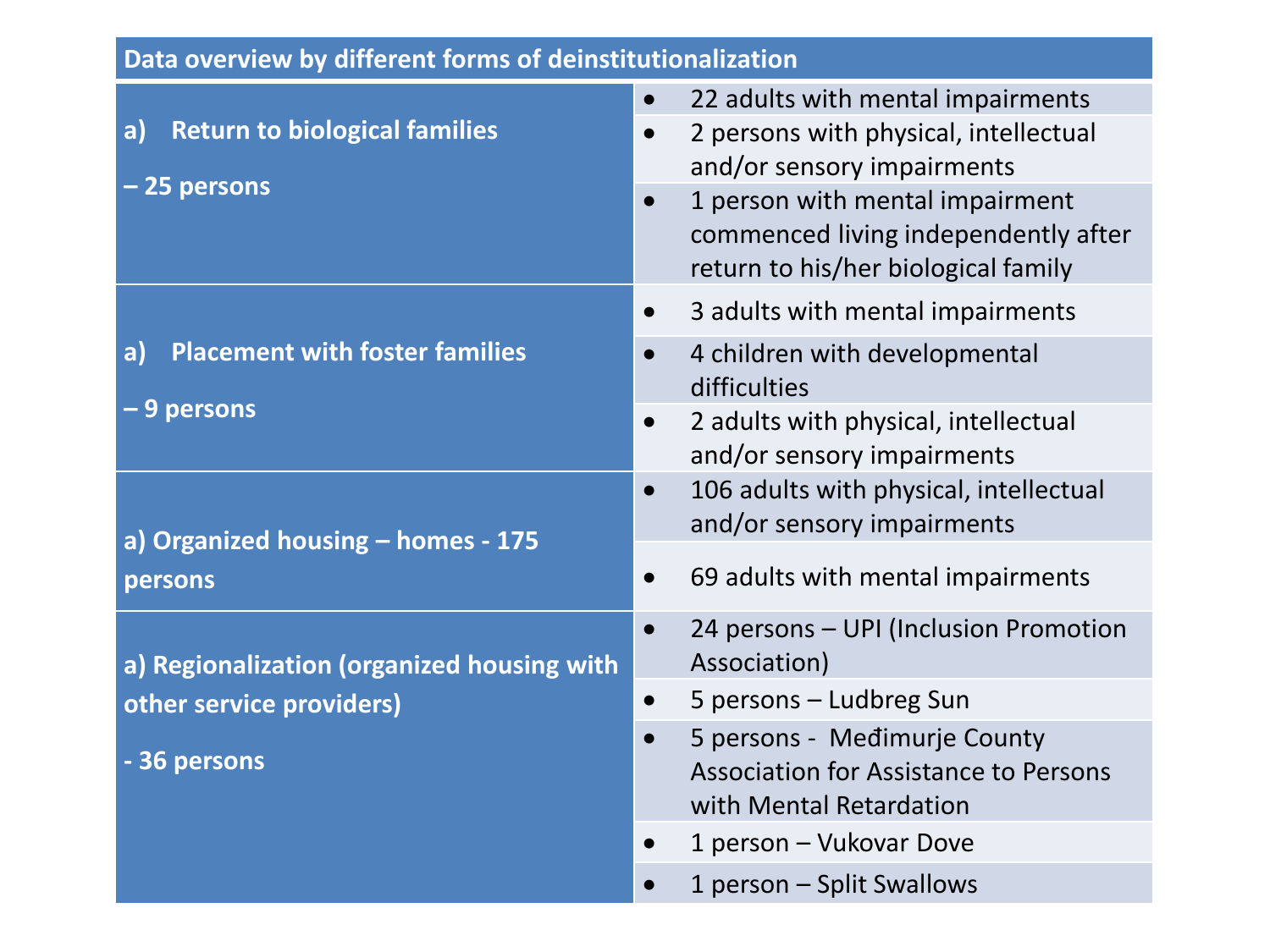- **During 2014, a total of 491 children and young adults were deinstitutionalized, including:**
- o **341 - children and young adults without (adequate) parental care**
- o **150 - children and young adults with behavioral problems**

| Data overview by different beneficiary categories     |                                                                                                                                                  |  |  |  |
|-------------------------------------------------------|--------------------------------------------------------------------------------------------------------------------------------------------------|--|--|--|
|                                                       | 46 children included in the organized housing<br>program offered by homes                                                                        |  |  |  |
| 341 children and young                                | <b>30 children adopted</b>                                                                                                                       |  |  |  |
| adults without (adequate)                             | <b>166</b> children $-$ returned to their biological families<br>$\bullet$                                                                       |  |  |  |
| parental care                                         | 74 children $-$ foster families                                                                                                                  |  |  |  |
|                                                       | <b>25</b> beneficiaries $-$ independent life                                                                                                     |  |  |  |
|                                                       | <b>12</b> children included in the organized housing<br>program offered by homes                                                                 |  |  |  |
|                                                       | <b>3</b> children included in the organized housing<br>program offered by other services providers<br>(regionalization - Birch Tree Association) |  |  |  |
| children and young adults<br>with behavioral problems | $\overline{7}$ children – foster families                                                                                                        |  |  |  |
|                                                       | <b>119</b> children $-$ returned to their biological families                                                                                    |  |  |  |
|                                                       | <b>9</b> beneficiaries $-$ independent life                                                                                                      |  |  |  |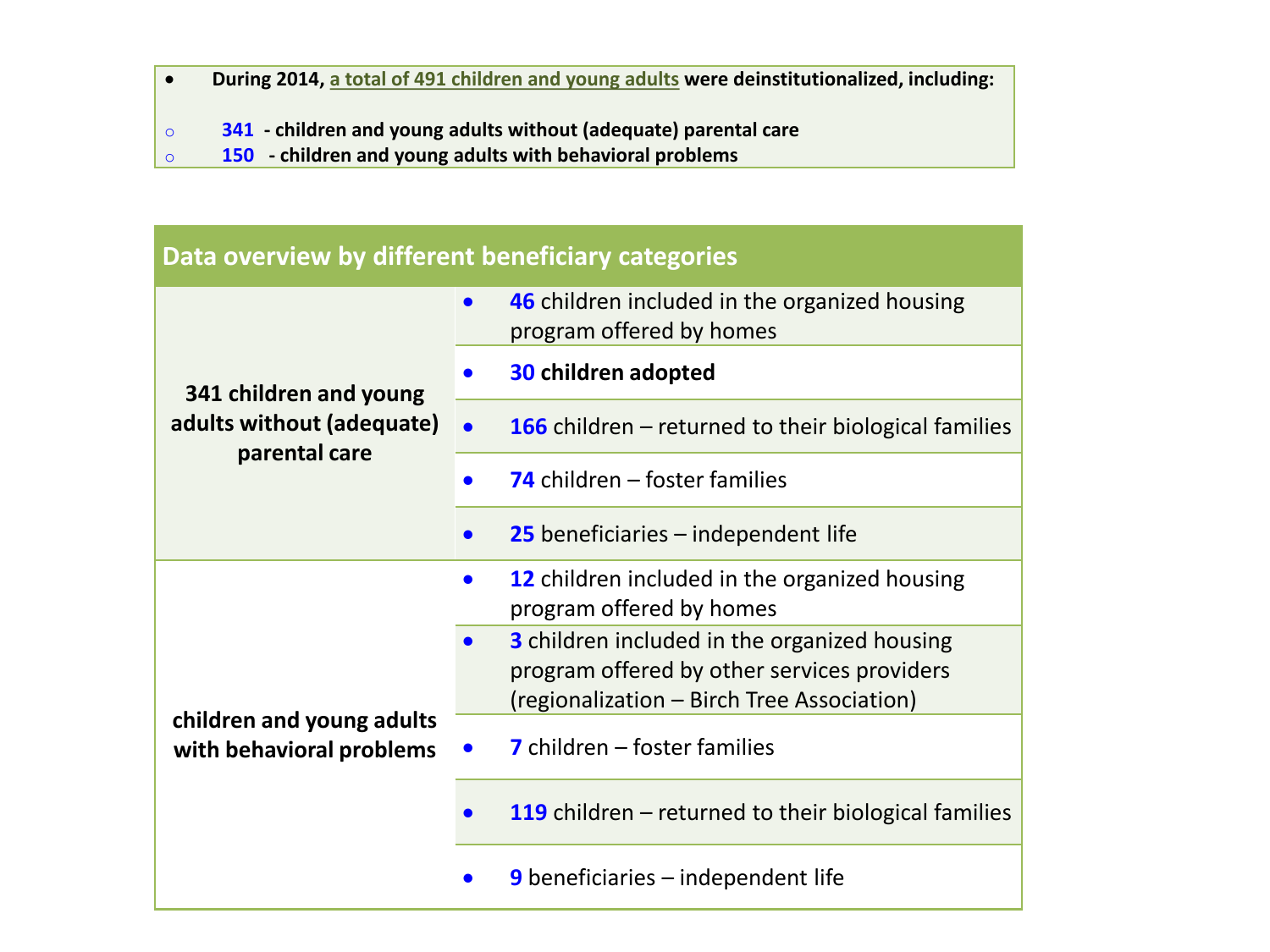#### **Data overview by different forms of deinstitutionalization**

| <b>Return to biological families</b><br>a)  | 166 children and young adults without<br>$\bullet$<br>(adequate) parental care       |
|---------------------------------------------|--------------------------------------------------------------------------------------|
| -285 children                               | 119 children and young adults with<br>$\bullet$<br>behavioral problems               |
| <b>Placement with foster families</b><br>a) | 74 children and young adults without<br>$\bullet$<br>(adequate) parental care        |
| - 81 children                               | 7 children and young adults with<br>$\bullet$<br>behavioral problems                 |
| a) Organized housing                        | 46 children and young adults without<br>$\bullet$<br>(adequate) parental care        |
| - 61 children                               | 15 children and young adults with<br>$\bullet$<br>behavioral problems                |
| a) Adoption                                 | <b>30</b> children and young adults without<br>$\bullet$<br>(adequate) parental care |
| - 30 children                               | <b>O</b> children and young adults with<br>$\bullet$<br>behavioral problems          |
| <b>Independent life</b><br>a)               | 25 children and young adults without<br>$\bullet$<br>(adequate) parental care        |
| - 34 beneficiaries                          | 9 children and young adults with<br>$\bullet$<br>behavioral problems                 |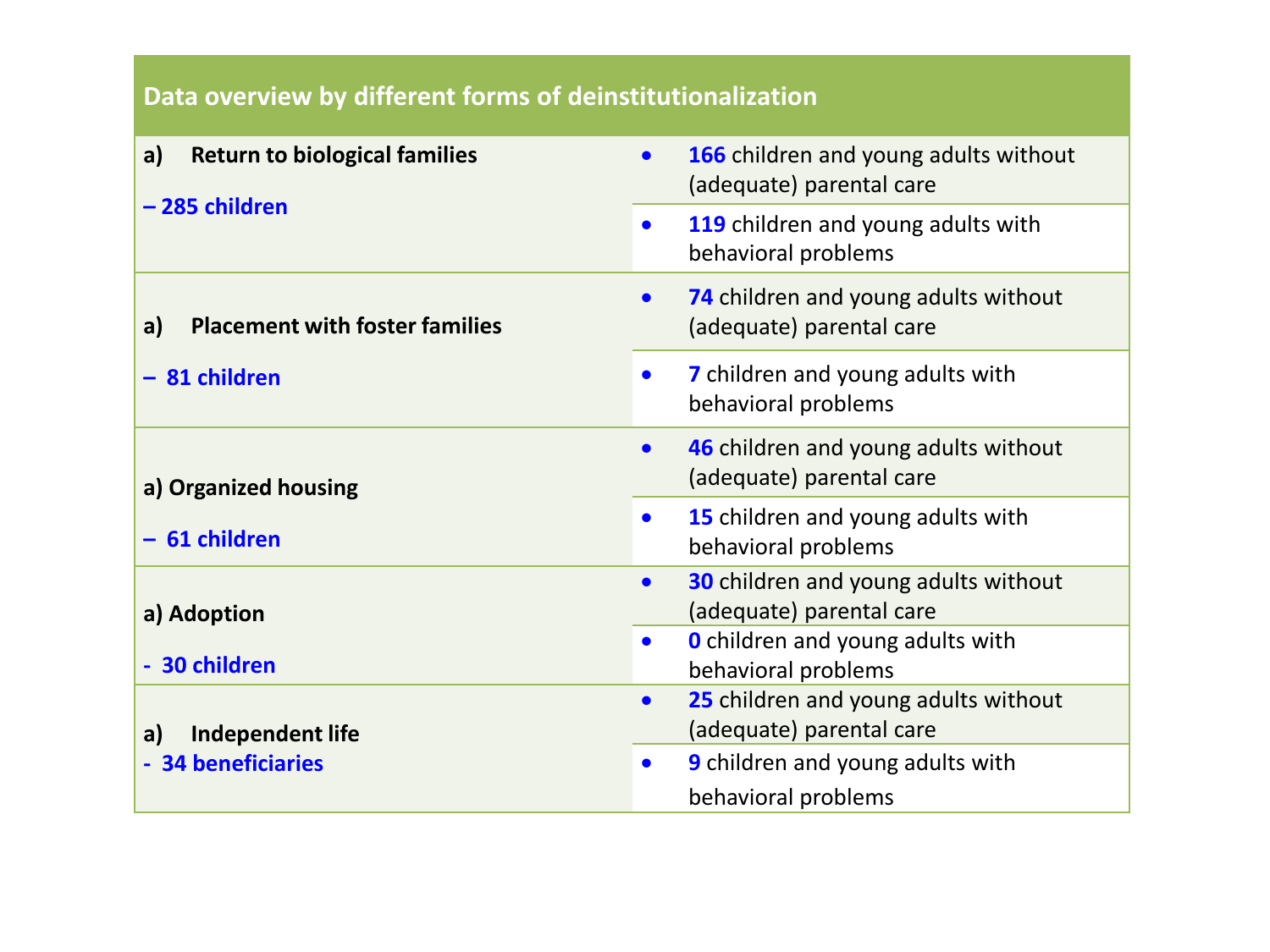# Expected outcomes

- homes transformed into community service providers in line with the needs of beneficiaries and counties where they operate
- reduced placement of beneficiaries in institutions
- increased transfer of beneficiaries from institutions to new forms of care in keeping with the Operational Plan
- improved quality of life for beneficiaries
- significantly improved professional competence of staff and working conditions
- ongoing monitoring and enhancement of quality standards for community assistance service provders ensured
- increased awareness of the wider community about the needs of all beneficiary categories